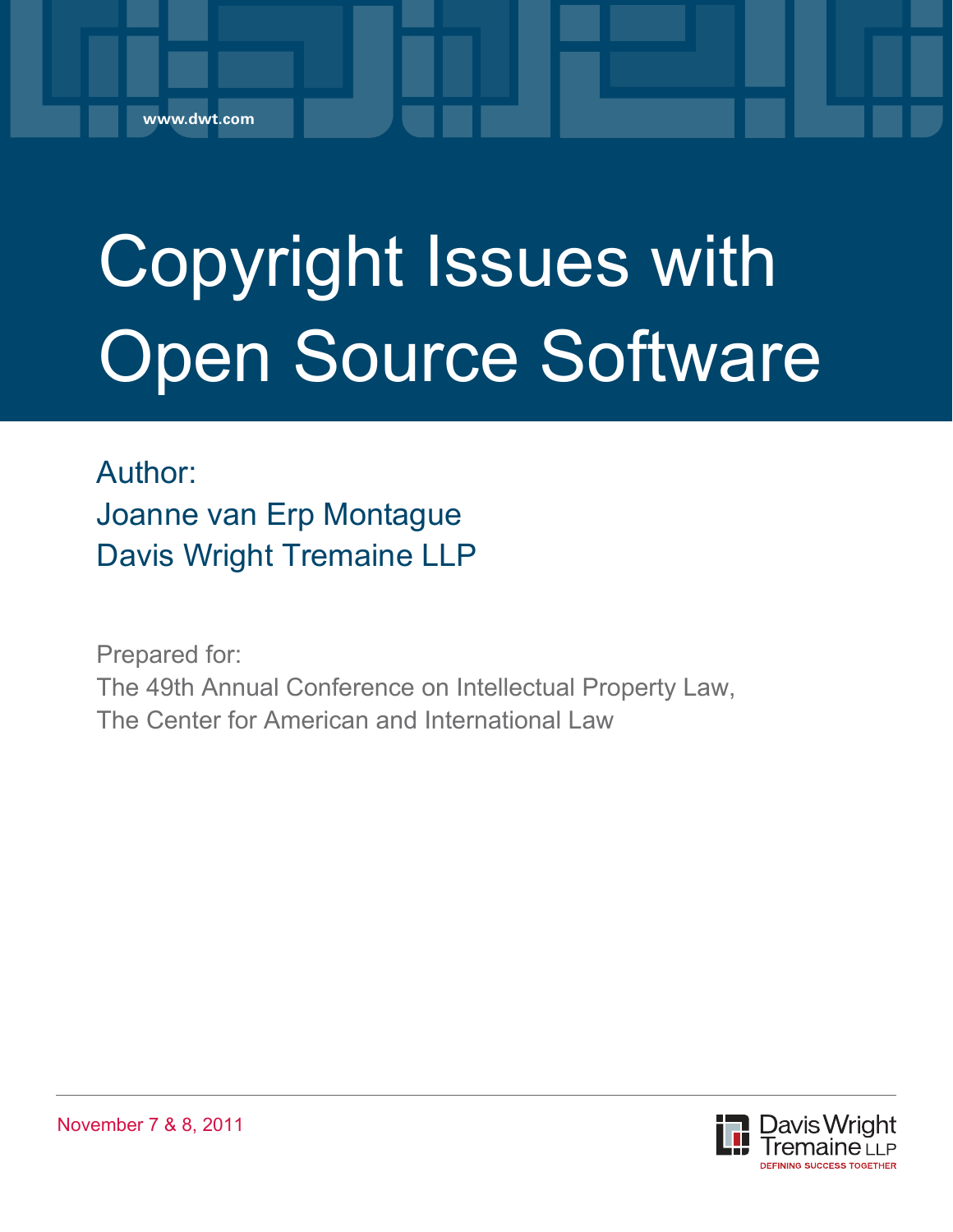## COPYRIGHT ISSUES WITH OPEN SOURCE SOFTWARE

#### **I. INTRODUCTION**

<span id="page-1-7"></span>Today, most companies are using open source software internally, and many are actively distributing open source software either within software programs or embedded in physical products. According to one study, ninety percent of companies will utilize OSS either directly or embedded in other programs by 20[1](#page-1-0)2.<sup>1</sup> When companies use open source software in development projects, one survey found that twenty-two percent of the software product or application is open source software.<sup>[2](#page-1-1)</sup> Software developers, especially those newly educated, view OSS as another resource to use in developing software.<sup>[3](#page-1-2)</sup> The term "open source" refers to a concept of freedom of software, not freedom from costs associated with using the software.<sup>[4](#page-1-3)</sup> The bottom line is that users are not free to use the software in any way that they might like; if users do not heed the requirements placed on the use of OSS, they might find themselves embroiled in an action claiming copyright infringement.<sup>[5](#page-1-4)</sup>

Each piece of OSS has an accompanying license. Although these licenses may be grouped into three broad categories, permissive, weak "copyleft," and strong "copyleft,"<sup>[6](#page-1-5)</sup> figuring out which restrictions apply to software programs that combine different pieces of OSS, and, more fundamentally, whether the licenses even allow the pieces to be combined, are daunting tasks. The Open Source Initiative (OSI) has approved approximately seventy separate OSS licenses.<sup>[7](#page-1-6)</sup> In addition, open source developers have created hundreds of other versions of software

<span id="page-1-4"></span><sup>5</sup> *See id.*

<span id="page-1-0"></span> $1$  Richard Acello, Opening Up to Open Source: Corporation Counsel Must Be Ready to Deal with "Free" Software and Its Licensing, 94–JUN A.B.A. J. 32, 32 (2008).

<span id="page-1-1"></span><sup>&</sup>lt;sup>2</sup> Press Release, Black Duck Software, Inc., Commercial Use of Open Source Software Drives Significant Cost Savings for Enterprises and Development Organizations, says Black Duck Analysis (Nov. 10, 2009), http://www.blackducksoftware.com/news/releases/2009-11-10.

<span id="page-1-2"></span><sup>3</sup> Acello, *supra* note 1, at 32–33.

<span id="page-1-3"></span><sup>4</sup> *See* Edmund J. Walsh, *Open Source Software Flexes Its Muscles*, CORP. COUNS. MAG., June 1, 2008.

<span id="page-1-5"></span><sup>6</sup> Robert H. Tiller et al., *Best Practices for Acquisition, Use and Distribution of Free and Open Source Software*, *in*  OPEN SOURCE SOFTWARE 2008: BENEFITS, RISKS AND CHALLENGES FOR SOFTWARE USERS, DEVELOPERS AND INVESTORS, at 248–50 (PLI Patents, Copyrights, Trademarks, & Literary Prop. Course Handbook Ser. No. 14750, 2008). A licensee who makes modifications to code licensed under a "copyleft" license and then distributes those modifications must license the modifications under the same open source license, although in the case of one copyleft license, limited supplemental terms may added. *See* Alan Stern & A. Clifford Allen, *Open Source Licensing*, *in* UNDERSTANDING THE INTELLECTUAL PROPERTY LICENSE 2010, at 432 (PLI Intellectual Prop. Course Handbook Ser. No. G-1025, 2010).

<span id="page-1-6"></span> $^7$  Open Source Initiative, License by Name, http://www.opensource.org/licenses/alphabetical (last visited Aug. 27, 2011).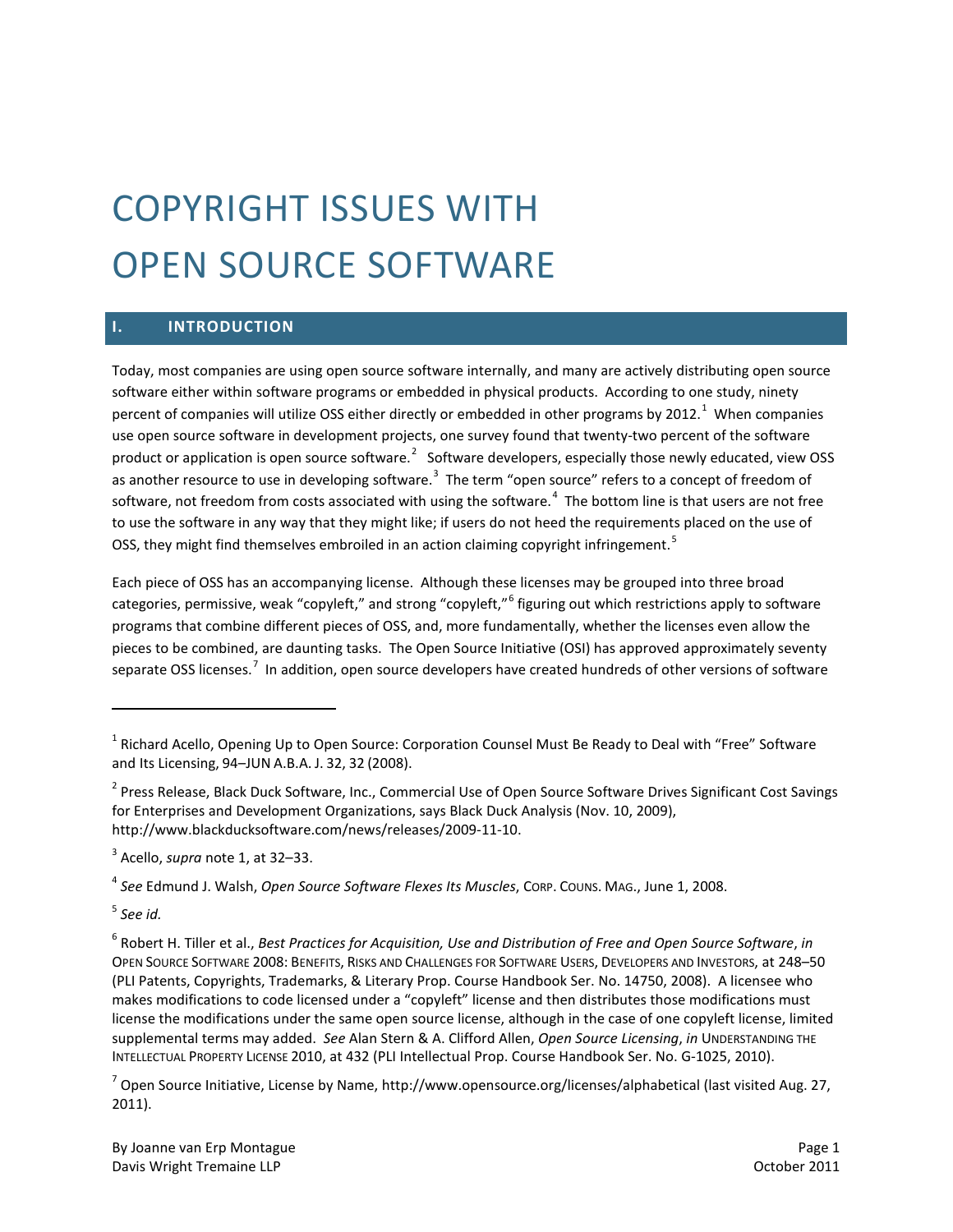licenses, from variations of OSI-approved licenses to highly specific open source licenses with unique requirements.<sup>[8](#page-1-7)</sup>

In the not too distant past, the perception was that OSS licenses mostly went unenforced; even when enforcement was pursued, it was done publicly through peer pressure rather than through legal channels.<sup>[9](#page-2-0)</sup> In the last several years, however, three situations have changed that perception. First, in 2007, the Software Freedom Law Center (SFLC) began filing a series of copyright infringement lawsuits on behalf of the developers of BusyBox and other OSS licensed under the second version of the GNU General Public License (GPLv2).<sup>10</sup> All of these lawsuits, except one, have settled<sup>[11](#page-2-2)</sup>; the remaining lawsuit was filed in December 2009 and most defendants have settled. Consequently, gleaning practice tips from these lawsuits is guesswork, at best. Second, the Court of Appeals for the Federal Circuit, by virtue of its decision in *Jacobsen v. Katzer*, [12](#page-2-3) signaled that there is no longer a question of enforceability of OSS licenses through copyright infringement actions.<sup>[13](#page-2-4)</sup> Third, in August 2010, Oracle America, Inc.

 $\overline{a}$ 

<span id="page-2-1"></span><sup>10</sup> Press Release, Software Freedom Law Center, Best Buy, Samsung, Westinghouse, and Eleven Other Brands Named in SFLC Lawsuit (Dec. 14, 2009), http://www.softwarefreedom.org/news/2009/dec/14/busybox-gpllawsuit/; Press Release, Free Software Foundation, Free Software Foundation Files Suit Against Cisco for GPL Violations (Dec. 11, 2008), http://www.fsf.org/news/2008-12-cisco-suit; Press Release, Software Freedom Law Center, SFLC Files GPL Violation Lawsuit Against Extreme Networks, Inc. (July 21, 2008), http://www.softwarefreedom.org/news/2008/jul/21/busybox/; Press Release, Software Freedom Law Center, SFLC Files Another Round of GPL Violation Lawsuits on Behalf of BusyBox Developers (June 10, 2008), http://www.softwarefreedom.org/news/2008/jun/10/busybox/; Press Release, Software Freedom Law Center, BusyBox Developers File GPL Infringement Lawsuit Against Verizon Communications (Dec. 7, 2007), http://www.softwarefreedom.org/news/2007/dec/07/busybox/; Press Release, Software Freedom Law Center, Second Round of GPL Infringement Lawsuits Filed on Behalf of BusyBox Developers (Nov. 20, 2007), http://www.softwarefreedom.org/news/2007/nov/20/busybox/; Press Release, Software Freedom Law Center, On Behalf of BusyBox Developers, SFLC Files First Ever U.S. GPL Violation Lawsuit (Sept. 20, 2007), http://www.softwarefreedom.org/news/2007/sep/20/busybox/.

<span id="page-2-5"></span><span id="page-2-2"></span><sup>11</sup> Press Release, Software Freedom Law Center, FSF and Cisco Settle GPL Dispute (May 20, 2009),

http://www.softwarefreedom.org/news/2009/may/20/fsf-cisco-settlement/; Press Release, Software Freedom Law Center, BusyBox Developers Settle Case with Extreme Networks (Oct. 6, 2008),

http://www.softwarefreedom.org/news/2008/oct/06/busybox-extreme-settle/; Press Release, Software Freedom Law Center, BusyBox Developers and Supermicro Agree to End GPL Lawsuit (July 23, 2008),

http://www.softwarefreedom.org/news/2008/jul/23/busybox-supermicro/; Press Release, Software Freedom Law Center, BusyBox Developers Agree To End GPL Lawsuit Against Verizon (Mar. 17, 2008),

http://www.softwarefreedom.org/news/2008/mar/06/busybox-hga/; Press Release, Software Freedom Law Center, BusyBox Developers and Xterasys Corporation Agree to Settle GPL Lawsuit (Dec. 17, 2007),

http://www.softwarefreedom.org/news/2007/dec/17/busybox-xterasys-settlement/; Press Release, Software Freedom Law Center, BusyBox Developers and Monsoon Multimedia Agree to Dismiss GPL Lawsuit (Oct. 30, 2007), http://www.softwarefreedom.org/news/2007/oct/30/busybox-monsoon-settlement/.

<span id="page-2-3"></span> $12$  Jacobsen v. Katzer, 535 F.3d 1373 (Fed. Cir. 2008).

<span id="page-2-4"></span><sup>13</sup> *Id.* at 1379–80.

<sup>8</sup> *See* William H. Venema, *Open-Source Software*, NAT'L L. J., Oct. 20, 2008, at 12.

<span id="page-2-0"></span><sup>9</sup> Tiller et al., *supra* note 6, at 245.

http://www.softwarefreedom.org/news/2008/mar/17/busybox-verizon/; Press Release, Software Freedom Law Center, BusyBox Developers and High-Gain Antennas Agree to Dismiss GPL Lawsuit (Mar. 6, 2008),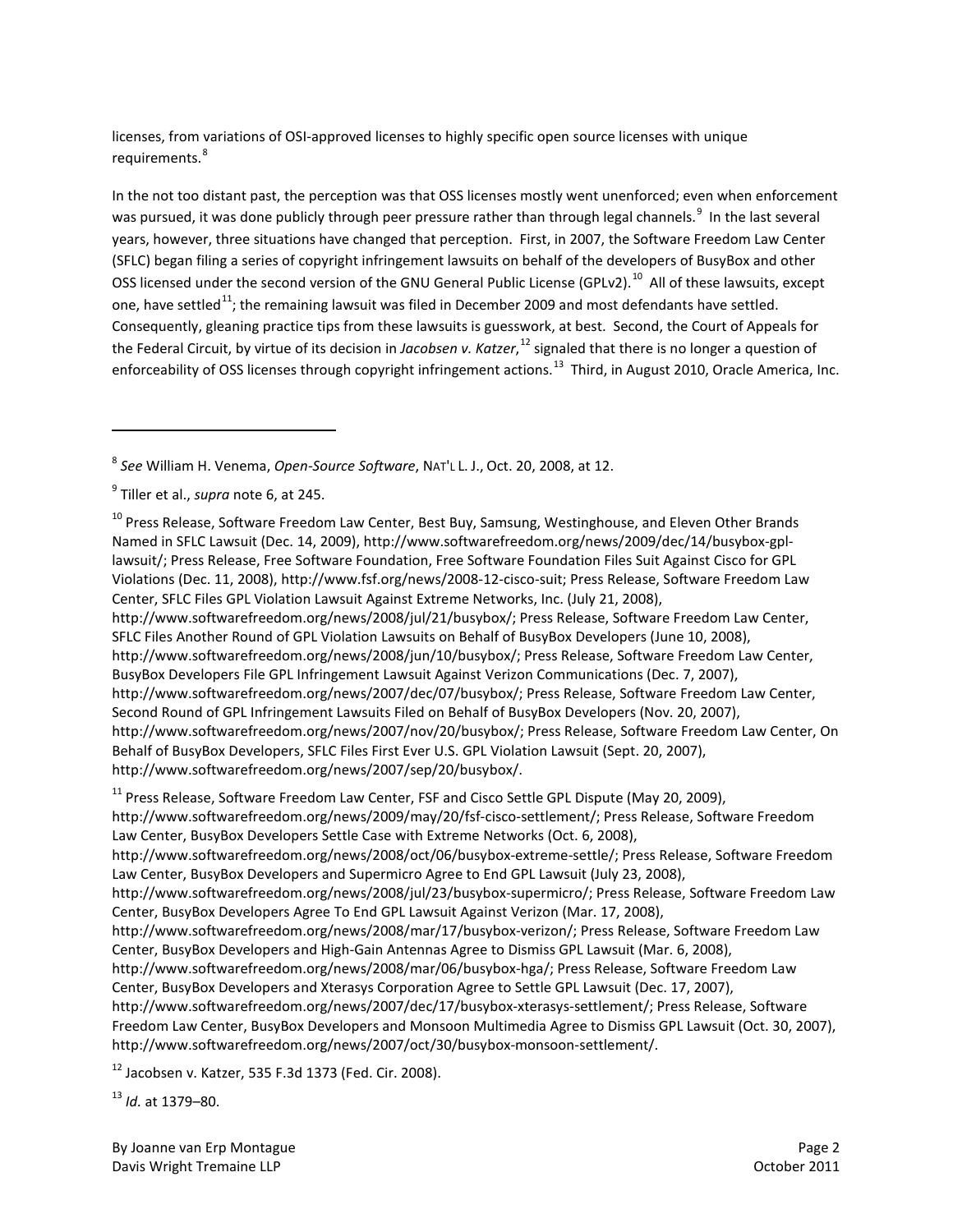filed a lawsuit against Google, Inc. alleging that the Android operating system infringes Oracle's intellectual property rights, including its copyrights.<sup>[14](#page-2-5)</sup>

As demonstrated by the number of recent lawsuits relating to OSS, corporations must be diligent when incorporating the usage of OSS into their business strategies.<sup>15</sup> In the current precarious economic environment, any perceived weakness in a corporation's intellectual property portfolio could be devastating. Perceived weakness due to OSS, even if not substantiated, could delay project completion or a business transaction.<sup>[16](#page-3-1)</sup> Additionally, if the weakness is substantiated, dealing with the software code after product completion and distribution could result in costly engineering modifications and remedial distributions along with potential litigation.<sup>[17](#page-3-2)</sup>

From a corporation's point of view, the openness of OSS is a double-edged sword. There are obvious financial benefits to using OSS. On the other hand, the problem is that open source software is readily available and easy to copy by anyone in the corporation. In addition, open source license agreements, by definition, are selfexecuting.<sup>18</sup> This means that an OSS user does not have to click an "I agree" button when downloading OSS source code, removing what has been a crucial step in the acceptance of the terms of a software license.<sup>[19](#page-3-4)</sup> Because it is so easy for employees and contractors to obtain OSS, many corporations underestimate the extent of usage in-house and in their products.<sup>[20](#page-3-5)</sup> Although the enforcement trend evidenced by the recent lawsuits might discourage some corporations from using OSS, the point is not to avoid OSS, but to thoroughly understand the terms of the open source licenses and to comply with them if the determination is made at the corporate level to use a particular piece of OSS.<sup>[21](#page-3-6)</sup> Consequently, an attorney advising a corporation on potential OSS usage needs to advise the client on ways to minimize exposure to the possibility of copyright infringement, taking into consideration that this area of law has been only lightly tested in the courts.

To that end, this paper will (1) give a brief background of open source licenses; (2) discuss the meanings of copyleft and derivative works in the OSS copyright context; and (3) explore the perceived and real risks when using OSS, including litigation and settlements.

<span id="page-3-1"></span> $16$  *Id.* 

 $\overline{a}$ 

<span id="page-3-2"></span><sup>17</sup> *See id.*

<span id="page-3-7"></span> $14$  Complaint, Oracle Am., Inc. v. Google, Inc., No. 3:10-cv-03561 (N.D. Cal. Aug. 12, 2010).

<span id="page-3-0"></span><sup>15</sup> Michael Morgan & Sorin Cohn–Sfetcu, *Automated Software Systems for Intellectual Property Compliance*, 20 INTELL. PROP. & TECH. L.J. 14, 14 (2008).

<span id="page-3-3"></span><sup>&</sup>lt;sup>18</sup> LAWRENCE ROSEN, OPEN SOURCE LICENSING 5 (2005). Open Source Definition number seven states that "[t]he rights attached to the program must apply to all to whom the program is redistributed without the need for execution of an additional license by those parties." *Id.*

<span id="page-3-4"></span><sup>19</sup> *See* Specht v. Netscape Commc'ns Corp., 306 F.3d 17, 32 (2d Cir. 2002). Click agreements are valid as long as a party manifests assent and knows that the act constitutes agreement to terms. *See id.*

<span id="page-3-5"></span><sup>20</sup> *See* Barry L. Bell & Ryan N. Herrington, *Avoiding an Open Source Licensing Trainwreck*, 28 LICENSING J. 16, 19–20 (2008).

<span id="page-3-6"></span><sup>21</sup> *See* Steve Seidenberg, *Aggressive Attitude*, INSIDE COUNS., Mar. 2008, at 26, *available at*  http://www.woodcock.com/publications/documents/3.7.08%20InsideCounsel\_Open%20Source%20Offensive\_Ma r%202008.pdf.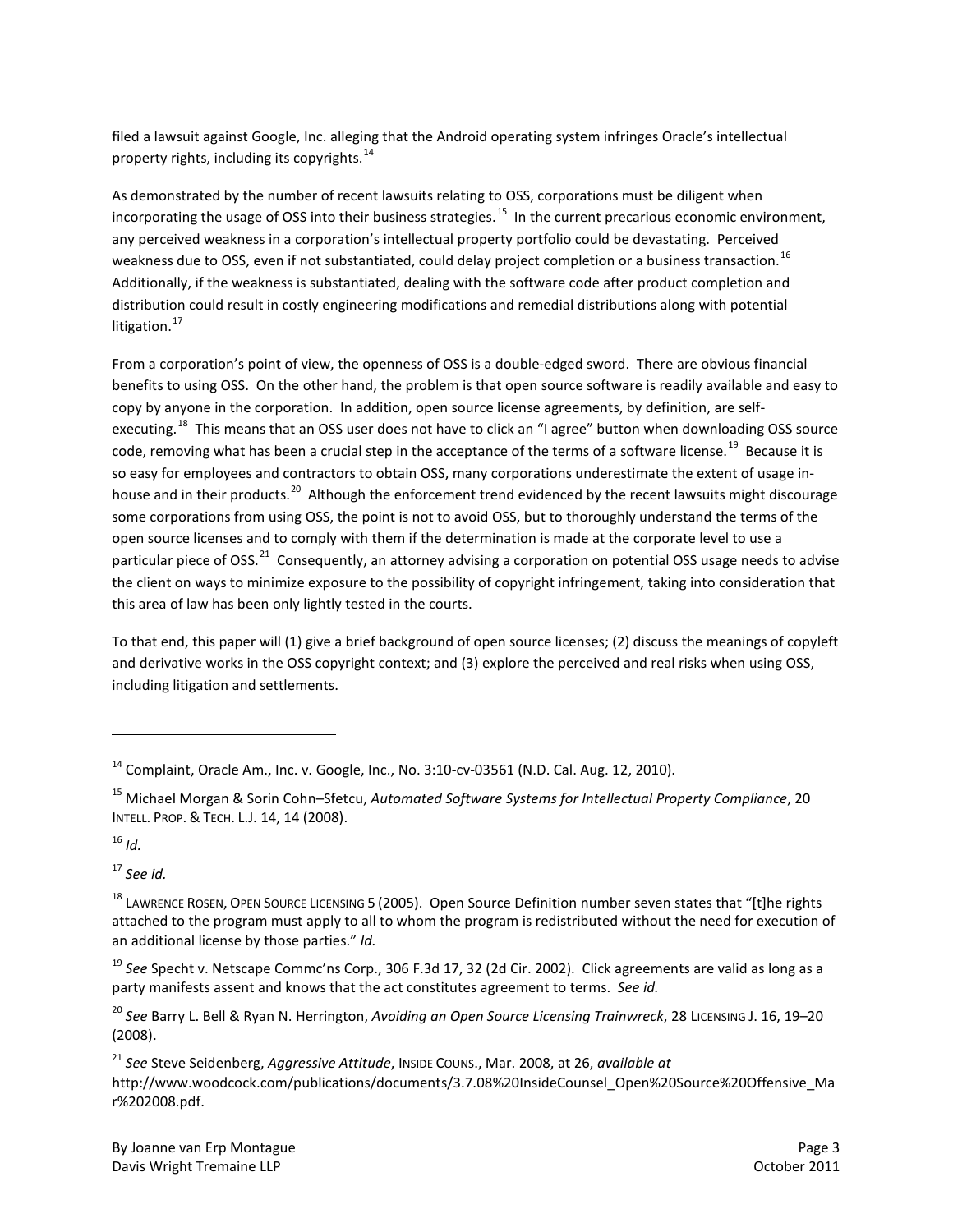#### **II. BACKGROUND OF OPEN SOURCE LICENSES**

OSS is software that is under copyright and is conditionally licensed.<sup>22</sup> Open source licenses can be categorized, depending on the strength of their copyleft provisions, into three categories: permissive, weak copyleft, and strong copyleft. Permissive licenses allow the OSS to be incorporated into software licensed downstream under closed source terms and in binary-only form.<sup>[23](#page-4-0)</sup> A strong copyleft provision requires that a licensee who modifies and distributes OSS "contribute back" the modifications by licensing the modifications under the same open source license.<sup>[24](#page-4-1)</sup>

The Berkeley Software Distribution (BSD) license is categorized as a permissive license because it does not contain copyleft provisions; it allows modifications to be kept private or to be distributed under different license terms.<sup>[25](#page-4-2)</sup> The Apache License, Version 2.0, is also generally considered a non-copyleft license because a developer who modifies the code can explicitly state different license terms for any modifications.<sup>[26](#page-4-3)</sup> The MIT License is another example of a permissive license.<sup>[27](#page-4-4)</sup>

<span id="page-4-11"></span>The Mozilla Public License and the Eclipse Public License are categorized as weak copyleft licenses.<sup>28</sup> Weak copyleft licenses explicitly permit incorporation of the copyleft-covered software into a larger binary executable licensed under different terms.<sup>[29](#page-4-6)</sup> For example, the Mozilla Public License is considered a weak copyleft license because the requirement that modifications be made available in source form under the same license can be avoided by placing the modifications in separate files.<sup>30</sup> Some also consider the GNU Lesser General Public License (LGPL) to be a weaker copyleft license than the GNU General Public Licenses (GPL).<sup>31</sup> The LGPL states "[t]he Lesser General Public License permits more lax criteria for linking other code with the library."<sup>32</sup> However, although many attorneys advise their clients to develop a closed source program such that it is dynamically, rather than statically, linked with a LGPL library, it is arguable whether the information that the closed source program needs to contain from the LGPL library, such as in a header file, makes the closed source program into a derivative work of the LGPL library.<sup>[33](#page-4-10)</sup>

<sup>22</sup> Tiller et al., *supra* note 6, at 247–48.

<span id="page-4-0"></span><sup>23</sup> *Id.* at 248; *see* Stern & Allen, *supra* note 6, at 439.

<span id="page-4-1"></span><sup>24</sup> *See* Stern & Allen, *supra* note 6, at 432. Note, though, that the GPLv3 license allows for limited supplemental terms. *Id.*; FREE SOFTWARE FOUNDATION, INC., GNU GENERAL PUBLIC LICENSE VERSION 3 ¶ 7 (2007) [hereinafter GPLV3].

<span id="page-4-2"></span><sup>25</sup> Stern & Allen, *supra* note 6, at 439.

<span id="page-4-3"></span><sup>26</sup> *Id.* at 439–40.

<span id="page-4-4"></span><sup>27</sup> Tiller et al., *supra* note 6, at 248.

<span id="page-4-5"></span><sup>28</sup> *Id.* at 250.

<span id="page-4-6"></span><sup>29</sup> *Id.* at 250; *see* Stern & Allen, *supra* note 6, at 440–41.

<span id="page-4-7"></span><sup>30</sup> Stern & Allen, *supra* note 6, at 440.

<span id="page-4-8"></span><sup>31</sup> Tiller et al., *supra* note 6, at 250.

<span id="page-4-9"></span><sup>&</sup>lt;sup>32</sup> FREE SOFTWARE FOUNDATION, INC., GNU LESSER GENERAL PUBLIC LICENSE VERSION 2.1 ¶ preamble (1999).

<span id="page-4-10"></span><sup>33</sup> *See* Stern & Allen, *supra* note 6, at 444; *infra* Part III.B.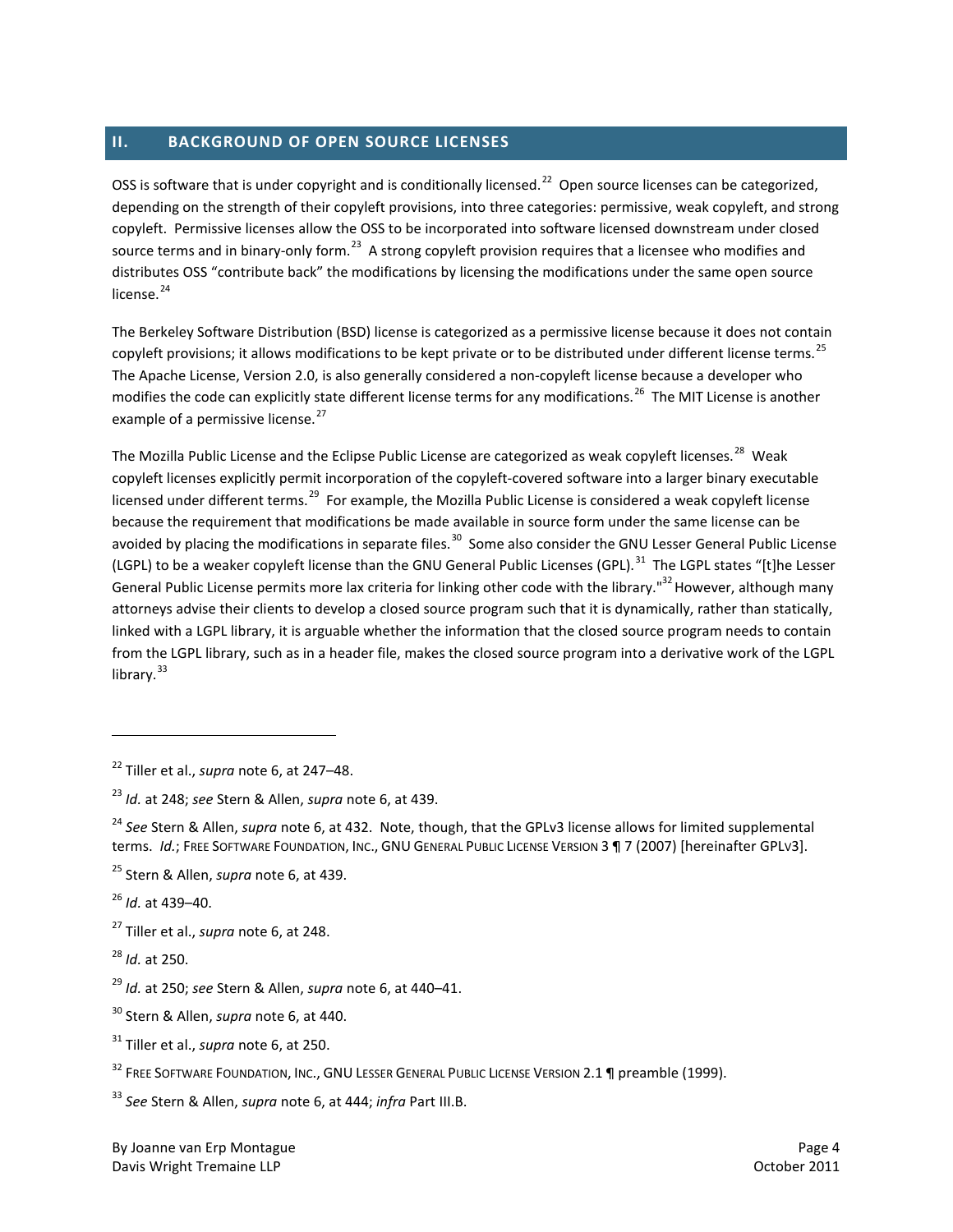GPL licenses require that modifications be distributed under the same GPL license; this type of license purports to extend its terms to the modified work as a whole, making both the second version (GPLv2) and third version (GPLv3) strong copyleft licenses.<sup>[34](#page-4-11)</sup> Software licensed under the GPL may be used internally by a corporation in essentially an unrestricted manner.<sup>[35](#page-5-0)</sup> However, if a corporation distributes software in object code or executable form, the software must be accompanied by complete corresponding source code or a written offer to provide the source code.<sup>36</sup> Moreover, derivative works that are distributed must be licensed under the GPL.<sup>37</sup> The issue, of course, is the determination of what legally constitutes a derivative work. Although there are hundreds of open source licenses in use,<sup>[38](#page-5-3)</sup> currently, fifty-two percent of OSS developed through projects is licensed under GPLv2 and GPLv3,<sup>[39](#page-5-4)</sup> making it important for corporations to understand these licenses. Furthermore, the Linux operating system, probably the best known piece of OSS, is licensed under GPLv2, $^{40}$  $^{40}$  $^{40}$  as is an extensive amount of software written to run on Linux.<sup>41</sup> It should be noted that some software licensed under the GPL, for example the GPLv3 licensed GCC Compiler, widely used in Linux and other software products, includes an exclusion term.<sup>42</sup> Using the GCC Compiler may combine portions of certain GCC header files and runtime libraries with the compiled program.<sup>43</sup> The licensors of the GCC Compiler realized that many software developers would not use the compiler because of this; thus, the licensors added the exclusion to this piece of OSS.<sup>44</sup>

 $\overline{a}$ 

<span id="page-5-1"></span>36 FREE SOFTWARE FOUNDATION, INC., GNU GENERAL PUBLIC LICENSE VERSION 2 ¶ 3 (1991) [hereinafter GPLV2]; GPLV3, *supra*  note 24, ¶ 6. GPLv3 provides a few more alternatives for providing the corresponding source code than GPLv2.

<span id="page-5-2"></span><sup>37</sup> GPLV2, *supra* note 36, ¶ 2; GPLV3, *supra* note 24, ¶ 5.

<span id="page-5-3"></span><sup>38</sup> Venema, *supra* note 8, at 12.

<span id="page-5-4"></span> $39$  According to Black Duck Software's information on the use of open source licenses, which is updated daily, fiftytwo percent of open source projects are licensed under a version of GPL, eight percent under MIT, eight percent under LGPL, six percent under BSD, five percent under Apache, and one percent under Mozilla Public License. Black Duck Software, Open Source Resource Center, http://www.blackducksoftware.com/oss (last visited Aug. 27, 2011).

<span id="page-5-10"></span><span id="page-5-5"></span><sup>40</sup> The Linux kernel is licensed under GPLv2, although the license includes a note from Linus Torvalds, who is a coowner of the copyright to the Linux kernel, providing that the "copyright does \*not\* cover user programs that use kernel services by normal system calls - this is merely considered normal use of the kernel, and does \*not\* fall under the heading of 'derived work'." Note from Linus Torvalds, GNU General Public License Version 2 (1991), http://www.kernel.org/pub/linux/kernel/COPYING (last visited Aug. 28, 2011).

<span id="page-5-6"></span><sup>41</sup> Ron Phillips, *Deadly Combinations: A Framework for Analyzing the GPL's Viral Effect*, 25 J. MARSHALL J. COMPUTER & INFO. L. 487, 490 (2008).

<span id="page-5-7"></span><sup>42</sup> FREE SOFTWARE FOUNDATION, INC., GCC RUNTIME LIBRARY EXCEPTION, VERSION 3 (2009),

http://www.gnu.org/licenses/gcc-exception.html; Free Software Foundation, Inc., GNU Operating System: GCC Runtime Library Exception Rationale and FAQ, http://www.gnu.org/licenses/gcc-exception-faq.html (last visited Aug. 27, 2011).

<span id="page-5-8"></span><sup>43</sup> *Id.*

<span id="page-5-9"></span><sup>44</sup> *See id.* 

<sup>34</sup> *See* Stern & Allen, *supra* note 6, at 441–42, 445. The GPLv3 license allows for limited supplemental terms. *Id.* at 432; GPLV3, *supra* note 24, ¶ 7.

<span id="page-5-0"></span><sup>35</sup> Tiller et al., *supra* note 6, at 249.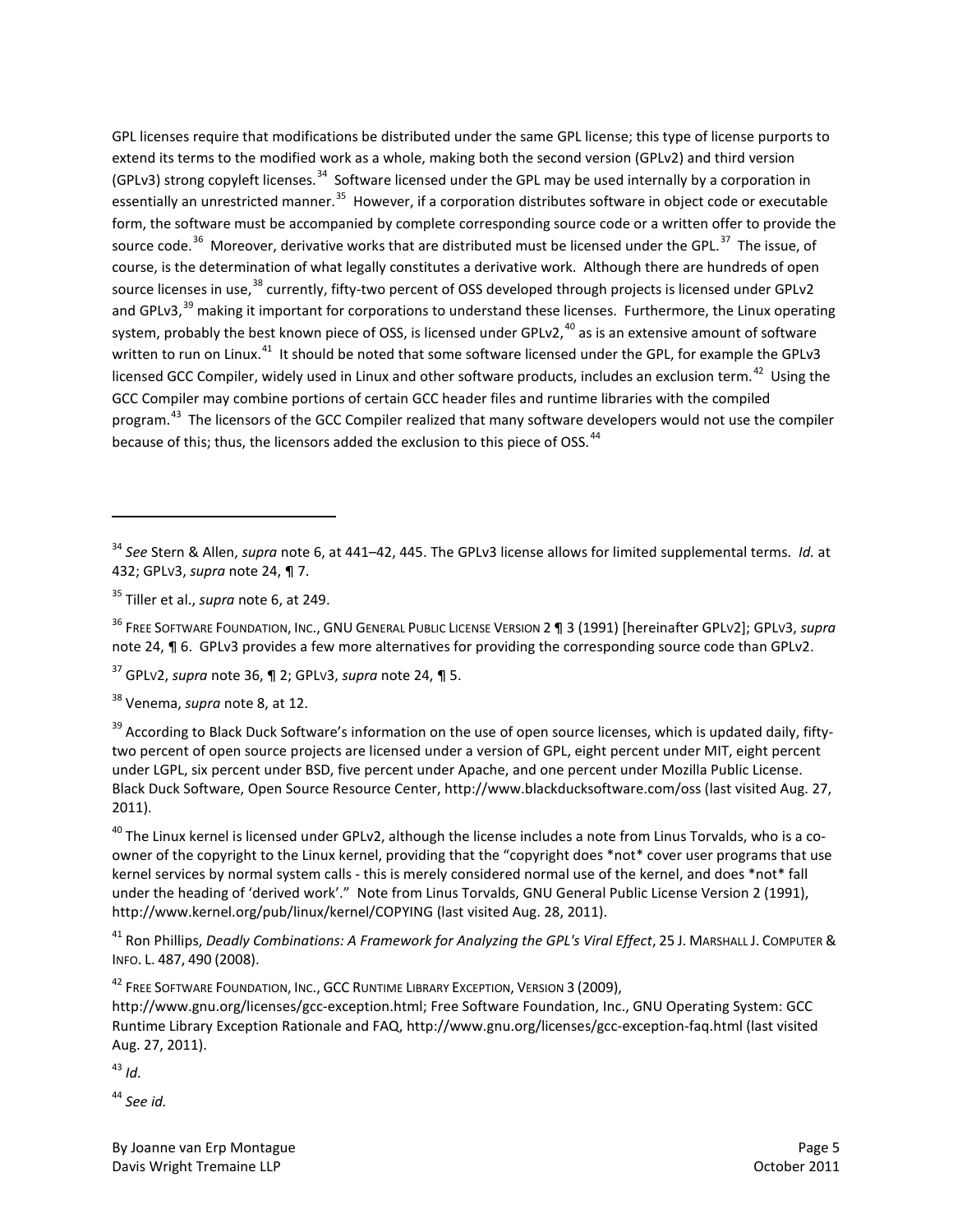Although the GPL licenses are the most commonly used open source licenses, this does not mean that the other open source licenses should be ignored. An open source license under which a particular software program is licensed should be thoroughly understood before a corporation uses that software internally or distributes that software in any manner.

#### **III. COPYRIGHT IN THE OSS CONTEXT**

The three exclusive rights that pertain to copyright ownership of software under the Copyright Act are the rights to reproduce, prepare derivative works based upon, and distribute copies of the copyrighted work.<sup>45</sup> In general, all open source licenses grant users these rights. The caveat is that there are conditions attached to the open source licenses that attempt to control the rights granted to the users.<sup>46</sup> For the GPL and LGPL, for example, the conditions do not apply unless the user distributes the OSS.<sup>[47](#page-6-1)</sup> Therefore, in-house use of OSS licensed under the GPL and LGPL is unconditional.<sup>48</sup> It must be noted, however, that in-house use of software licensed under other OSS licenses may not be unconditional. Problems usually arise when corporations either distribute OSS or a derivative version of the OSS to an affiliate, to an entity external to the corporation, or in an end product. The problem associated with distributing the unmodified OSS source code, as chronicled in the Busybox complaints and settlements, is fairly straightforward. More complicated, though, are the copyleft requirements that trigger upon distribution of modified OSS. First, what copyleft means needs to be understood. Second, what constitutes a derivative work in the OSS context needs to be ascertained.

#### A. CHANGING COPYRIGHT WITH COPYLEFT

Although not all open source licenses have copyleft terms, the majority of OSS projects are licensed under a GPL license.<sup>[49](#page-6-3)</sup> which does include copyleft terms.<sup>[50](#page-6-4)</sup> The copyleft concept was initiated by the open source movement.<sup>51</sup> Copyleft is a play on the word "copyright,"<sup>[52](#page-6-6)</sup> which is a grant of exclusive rights, such that others are excluded from the ability to reproduce, make a derivative based upon, and distribute copies of the copyrighted work.<sup>[53](#page-6-7)</sup> Under a copyleft license, which is a conditional license, any modification to the OSS must, in turn, be licensed under the same open source license.<sup>54</sup> Unless the modification is licensed under the requisite open

<span id="page-6-6"></span> $52$  *Id.* 

 $\overline{a}$ 

<span id="page-6-7"></span> $53$  17 U.S.C. § 106(1)–(3).

<span id="page-6-8"></span><sup>54</sup> Stern & Allen, *supra* note 6, at 432. Note, though, that the GPLv3 license allows for limited supplemental terms. *Id.*; GPLV3, *supra* note 24, ¶ 7.

 $45$  17 U.S.C. § 106(1)–(3).

<span id="page-6-0"></span><sup>46</sup> *E.g.*, GPLV2, *supra* note 36, ¶¶ 1–3; GPLV3, *supra* note 24, ¶¶ 2, 4–7.

<span id="page-6-9"></span><span id="page-6-1"></span><sup>47</sup> *E.g.*, GPLV2, *supra* note 36, ¶¶ 1–3; GPLV3, *supra* note 24, ¶¶ 2, 4–6.

<span id="page-6-2"></span><sup>48</sup> *E.g.*, GPLV2, *supra* note 36, ¶¶ 1–3; GPLV3, *supra* note 24, ¶ 2.

<span id="page-6-3"></span><sup>49</sup> *See supra* note 39 and accompanying text.

<span id="page-6-4"></span><sup>50</sup> GPLV2, *supra* note 36, ¶ 2(b); GPLV3, *supra* note 24, ¶ 5(c).

<span id="page-6-5"></span><sup>51</sup> RICHARD FONTANA ET. AL., A LEGAL ISSUES PRIMER FOR OPEN SOURCE AND FREE SOFTWARE PROJECTS 4 (2008), *available at*  http://www.softwarefreedom.org/resources/2008/foss-primer.pdf.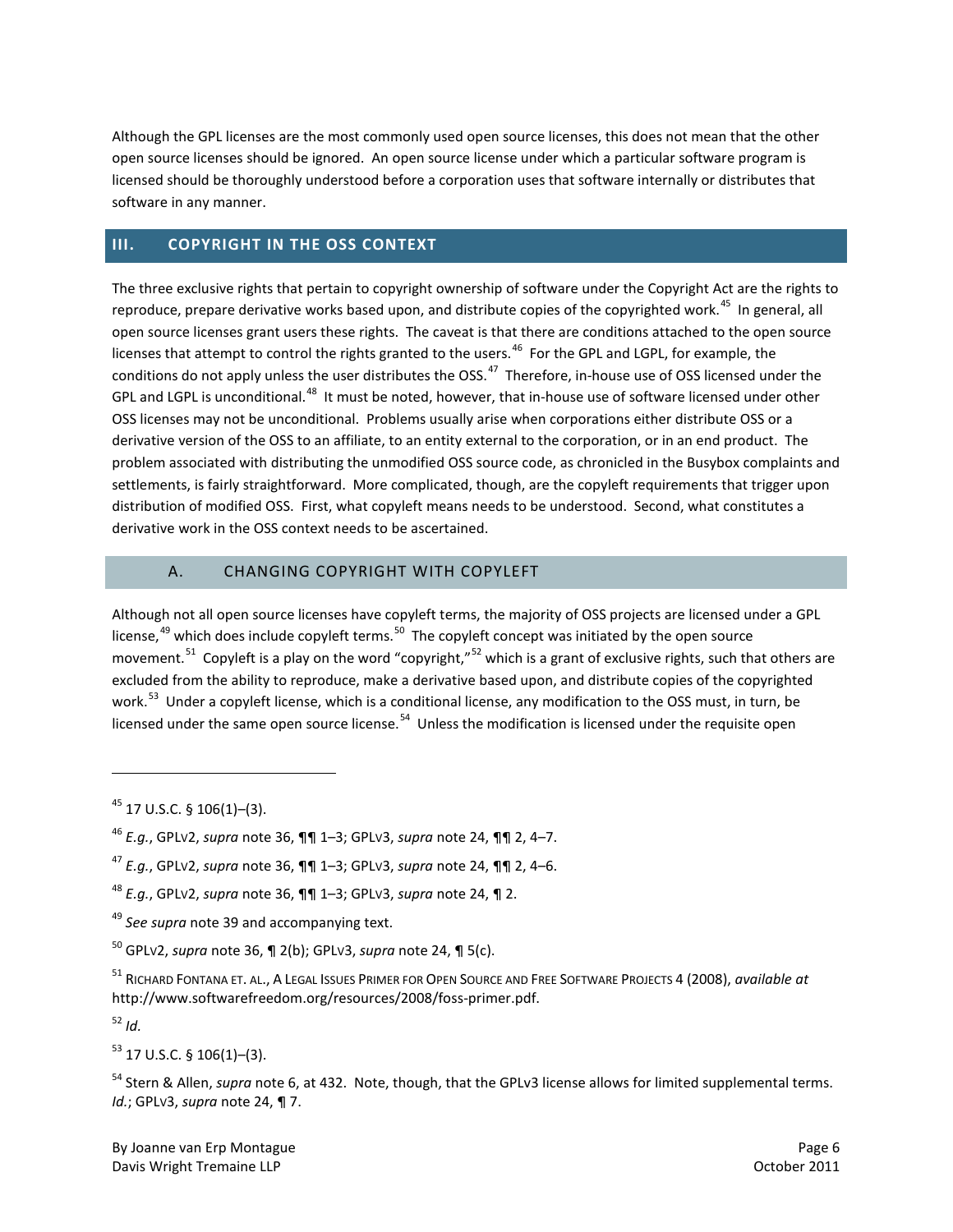source license, the rights granted under the open source license are terminated. Contrast this with the right of an author of a derivative work under the Copyright Act: "[t]he copyright in [the derivative] work is independent of, and does not affect or enlarge the scope, duration, ownership, or subsistence of, any copyright protection in the preexisting material."[55](#page-6-9) In the case of a copyleft term, the author of a derivative work is *required* to license that new work under the requisite open source license because it is a derivative work. The question of whether a piece of software is a derivative work of OSS licensed under copyleft terms is, therefore, a very important question. A corporation not wishing to release its source code under a copyleft license should ensure that its software will not be construed as a derivative work.

#### B. A DERIVATIVE WORK IN THE OSS CONTEXT

Currently, determining what constitutes a derivative work is a matter of educated guess work. The courts have not decided this issue in the OSS context. In *Progress Software Corp. v. MySQL AB*, [56](#page-7-0) while denying a motion by MySQL for preliminary injunctive relief on a copyright claim, the court noted that the parties' experts raised a factual dispute concerning whether the allegedly infringing software program was a derivative or an independent and separate work under the second paragraph of the GPL.<sup>57</sup> Without a court's analysis of what determines the difference between a derivative under the GPL, on the one hand, and an independent and separate work under the GPL, on the other, this case does little to help corporations decipher when their own code will need to be licensed under the GPL as well.

<span id="page-7-8"></span>The authors of some OSS licenses have published what they think the scope of a derivative work is.<sup>58</sup> Not unexpectedly, GPL licensors have a broad view of what constitutes a derivative work.<sup>[59](#page-7-3)</sup> For example, the license provides that identifiable sections that can be considered independent and separate works are not derivative works.<sup>60</sup> However, if one distributes those same sections as part of a whole that is based on the OSS, the license provides that the distribution of the whole must be under the OSS license, regardless of who wrote it.<sup>61</sup> The Apache License, Version 2.0, states a narrower definition for a derivative work.<sup>62</sup> That definition explicitly excludes "works that remain separable from, or merely link (or bind by name) to the interfaces of, the Work and Derivative Works thereof."<sup>[63](#page-7-7)</sup>

<span id="page-7-4"></span><sup>60</sup> *Id.*

 $\overline{a}$ 

<span id="page-7-5"></span> $61$  *Id.* 

<span id="page-7-6"></span>62 THE APACHE SOFTWARE FOUNDATION, APACHE LICENSE VERSION 2.0 ¶ 1 (2004), *available at* http://www.apache.org/licenses/LICENSE-2.0.html.

<span id="page-7-7"></span><sup>63</sup> *Id.*

 $55$  17 U.S.C. § 103(b).

<span id="page-7-0"></span><sup>56</sup> Progress Software Corp. v. MySQL AB, 195 F. Supp. 2d 328 (D. Mass. 2002).

<span id="page-7-1"></span><sup>57</sup> *Id.* at 329.

<span id="page-7-2"></span><sup>58</sup> FONTANA ET. AL.,*supra* note 51, at 4.

<span id="page-7-3"></span><sup>59</sup> GPLV2, *supra* note 36, ¶ 2.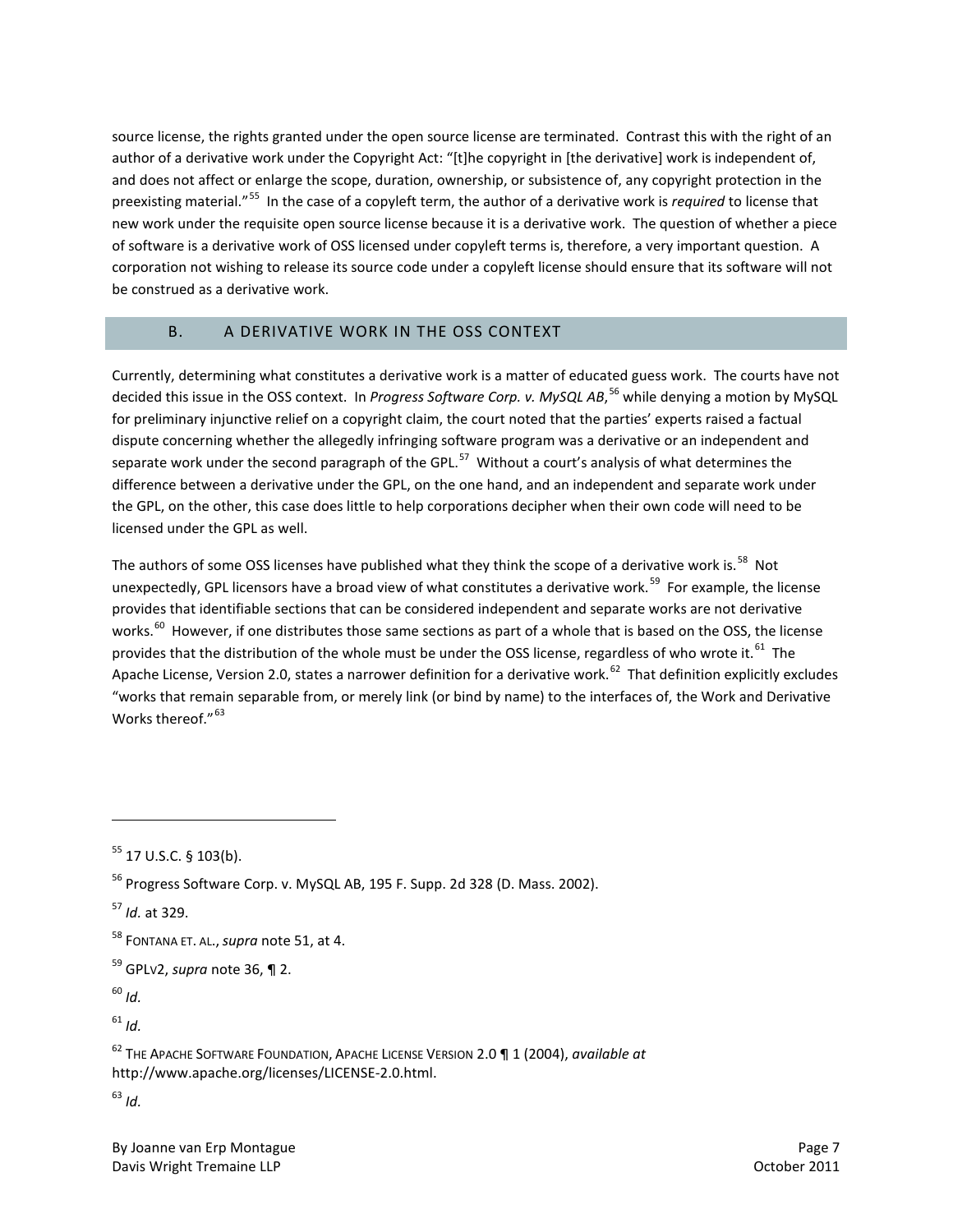It is clear that merely an aggregation of OSS software and closed source software together in a product does not fall into even the broadest definition of a derivative work.<sup>[64](#page-7-8)</sup> In addition, even the GPL licensors concede that a software program that runs on top of an OSS operating system does not create a derivative work.<sup>65</sup> On the other end of the spectrum, modifications made directly to OSS source code would be considered a derivative work under any OSS license.<sup>[66](#page-8-1)</sup> The gray area lies between these two points.<sup>67</sup> Software that falls into this gray area "involve[s] close questions about derivative works, requir[ing] a highly fact-dependent analysis." $68$ 

Within the context of software in general, there is a circuit split with respect to the test used to determine whether certain software code is a derivative work.<sup>69</sup> The Third Circuit adopted the "structure, sequence, organization" test delineated in *Whelan Associates, Inc. v. Jaslow Dental Laboratory, Inc.*[70](#page-8-5) This test has been criticized as overly broad because it ignores § 102(b) of the Copyright Act, which excludes "any idea, procedure, process, system, [or] method of operation"<sup>[71](#page-8-6)</sup> from copyright protection.<sup>72</sup> The Second Circuit developed a three step test, Abstraction, Filtration, and Comparison (AFC), to determine whether one piece of software is a derivative of another.<sup>[73](#page-8-8)</sup> First, a court dissects the accused program's structure and isolates each level of abstraction contained therein.<sup>[74](#page-8-9)</sup> Second, the court examines the structural components at each level to determine whether the component is protectable because it is an "idea" or unprotectable because it is incidental to the idea, required by external factors, or taken from the public domain.<sup>[75](#page-8-10)</sup> Third, the court performs a substantial similarity inquiry to determine whether the defendant copied any aspect of protected expression.<sup>[76](#page-8-11)</sup> This test has been adopted by the

 $\overline{a}$ 

<span id="page-8-3"></span>68 KUHN ET. AL.,*supra* note 65, at 3.

<span id="page-8-9"></span><sup>74</sup> *Id.* at 707.

<span id="page-8-10"></span><sup>75</sup> *Id.*

<span id="page-8-11"></span><sup>76</sup> *Id.* at 710.

<sup>64</sup> GPLV2, *supra* note 36, ¶ 2.

<span id="page-8-12"></span><span id="page-8-0"></span><sup>&</sup>lt;sup>65</sup> The GPL Compliance Guide, published by the SFLC states: "Alongside [OSS], companies often distribute fully independent, proprietary programs, developed from scratch, which are designed to run on the FOSS operating system but do not combine with, link to, modify, or otherwise derive from the GPL'd components. In the latter case, where the work is unquestionably a separate work of creative expression, no derivative work has been created." BRADLEY M. KUHN ET. AL., A PRACTICAL GUIDE TO GPL COMPLIANCE 3 (2008), *available at*  http://www.softwarefreedom.org/resources/2008/compliance-guide.html.

<span id="page-8-1"></span><sup>66</sup> *See, e.g.*, GPLV2, *supra* note 36, ¶ 2.

<span id="page-8-2"></span><sup>67</sup> *See* Phillips, *supra* note 41, at 491.

<span id="page-8-4"></span><sup>69</sup> Donald R. Robertson, III, *An Open Definition: Derivative Works of Software and the Free and Open Source Movement*, 42 NEW ENG. L. REV. 339, 346 (2008); Dan Ravicher, *Software Derivative Work: A Jurisdiction Dependent Determination*, LINUX.COM, Nov. 13, 2002, http://www.linux.com/feature/113252.

<span id="page-8-5"></span><sup>70</sup> Whelan Assocs., Inc. v. Jaslow Dental Lab., Inc.797 F.2d 1222 (3d Cir. 1986), *cert. denied*, 479 U.S. 1031 (1987).

<span id="page-8-6"></span> $71$  17 U.S.C. § 102(b).

<span id="page-8-7"></span><sup>72</sup> MARSHALL A. LEAFFER, UNDERSTANDING COPYRIGHT LAW 429 (5th ed. 2010).

<span id="page-8-8"></span> $^{73}$  Computer Assocs. Int'l, Inc. v. Altai, Inc., 982 F.2d 693, 706 (2d Cir. 1992).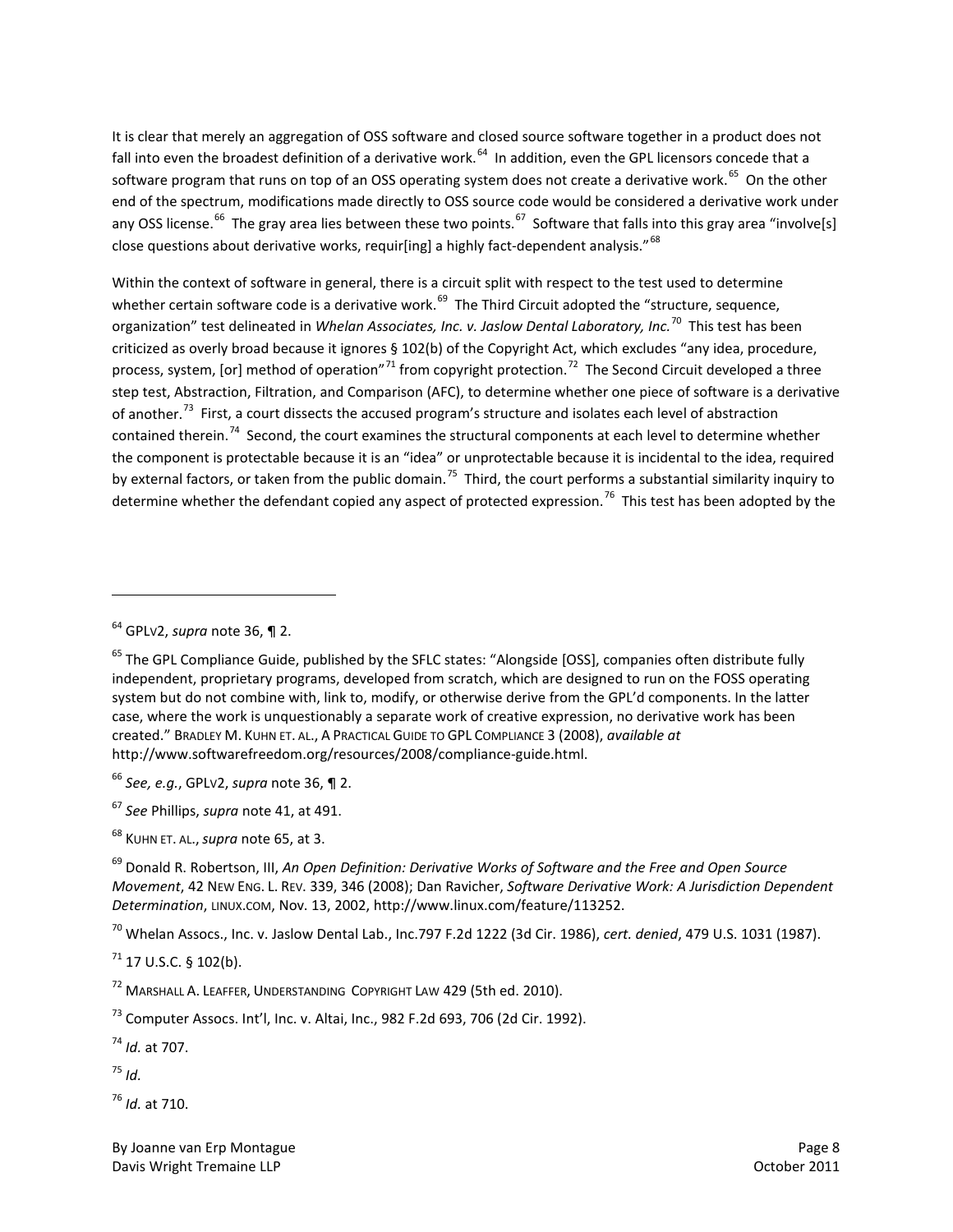Fifth,<sup>[77](#page-8-12)</sup> Tenth,<sup>[78](#page-9-0)</sup> and Eleventh<sup>[79](#page-9-1)</sup> Circuits. The First Circuit, in *Lotus Development Corp. v. Borland International, Inc.*, [80](#page-9-2) rejected the widely accepted AFC test, narrowing the meaning of a derivative work for software by holding that the use of the software interface (menu command hierarchy) was essential to operating the software, and, thus, an unprotectable "method of operation."<sup>81</sup> The Ninth Circuit adopted a process of analytical dissection to determine whether similarities in software code result from unprotectable expression.<sup>82</sup> This test is similar to the filtration step in the AFC test.<sup>[83](#page-9-5)</sup> The Ninth Circuit affords "thin" protection to bodies of work that consist largely of uncopyrightable elements and "broader" protection to bodies of work that include variations of expression. [84](#page-9-6)

One possible distinction between derivative and non-derivative works is the way that a piece of closed source software links to the OSS. Linking is a key issue in determining whether or not a work is derivative because, depending on the type of link, protectable OSS code could be copied into the executable software, possibly creating a derivative work. The common methods for linking software are static linking and dynamic linking.<sup>85</sup> Static linking results in a single executable file containing executable code from both the OSS and the closed source software prior to runtime.<sup>[86](#page-9-8)</sup> Because OSS is copied into the executable prior to runtime, a derivative work could result, which would require that the software as a whole be licensed under the open source license.<sup>[87](#page-9-9)</sup> With dynamic linking, in contrast, the OSS is a library or a subroutine that is kept in a separate directory; the closed source software calls the OSS code at runtime.<sup>88</sup> However, in order to dynamically link to an LGPL library, for example, although the closed source software remains separate from the LGPL library, the closed source software needs to contain information from the LGPL library, such as in a header file, which arguably could turn the closed

<span id="page-9-8"></span><sup>86</sup> *Id.* at 366.

<span id="page-9-10"></span><sup>88</sup> *Id.*

 $^{77}$  Eng'g Dynamics, Inc. v. Structural Software, Inc., 46 F.3d 408, 409 (5th Cir. 1995) ("The panel adheres to its adoption of the abstraction-filtration-comparison test and to its application of the test on the facts before us.").

<span id="page-9-11"></span><span id="page-9-0"></span> $^{78}$  Mitel, Inc. v. Igtel, Inc., 124 F.3d 1366, 1371 (10th Cir. 1997) ("In recent opinions this court has relied increasingly upon the conceptual framework known as abstraction-filtration-comparison to aid in separating idea from expression and identifying protectable expression.").

<span id="page-9-1"></span> $79$  Bateman v. Mnemonics, Inc., 79 F.3d 1532, 1544–46 (11th Cir. 1996). The court notes "[i]t is essential that one keep in mind that the approaches adopted by the other circuits merely are a means to a very important end: filtering out all unprotectable material." *Id.* at 1546 n.27.

<span id="page-9-2"></span> $80$  Lotus Dev. Corp. v. Borland Int'l, Inc., 49 F.3d 807 (1st Cir. 1995).

<span id="page-9-3"></span><sup>81</sup> *Lotus*, 49 F.3d at 816.

<span id="page-9-4"></span> $82$  Apple Computer, Inc. v. Microsoft Corp., 35 F.3d 1435, 1445 (9th Cir. 1994).

<span id="page-9-5"></span><sup>83</sup> Ravicher, *supra* note 69. The court notes "the unprotectable elements have to be identified, or filtered, before the works can be considered as a whole." *Apple Computer*, 35 F.3d at 1446.

<span id="page-9-6"></span><sup>84</sup> *See Apple Computer*, 35 F.3d at 1446–47.

<span id="page-9-7"></span><sup>85</sup> *See* Michael F. Morgan, *The Cathedral and the Bizarre: An Examination of the "Viral" Aspects of the GPL*, 27 J. MARSHALL J. COMPUTER & INFO. L. 349, 356 (2010).

<span id="page-9-9"></span><sup>87</sup> *See* Stern & Allen, *supra* note 6, at 434.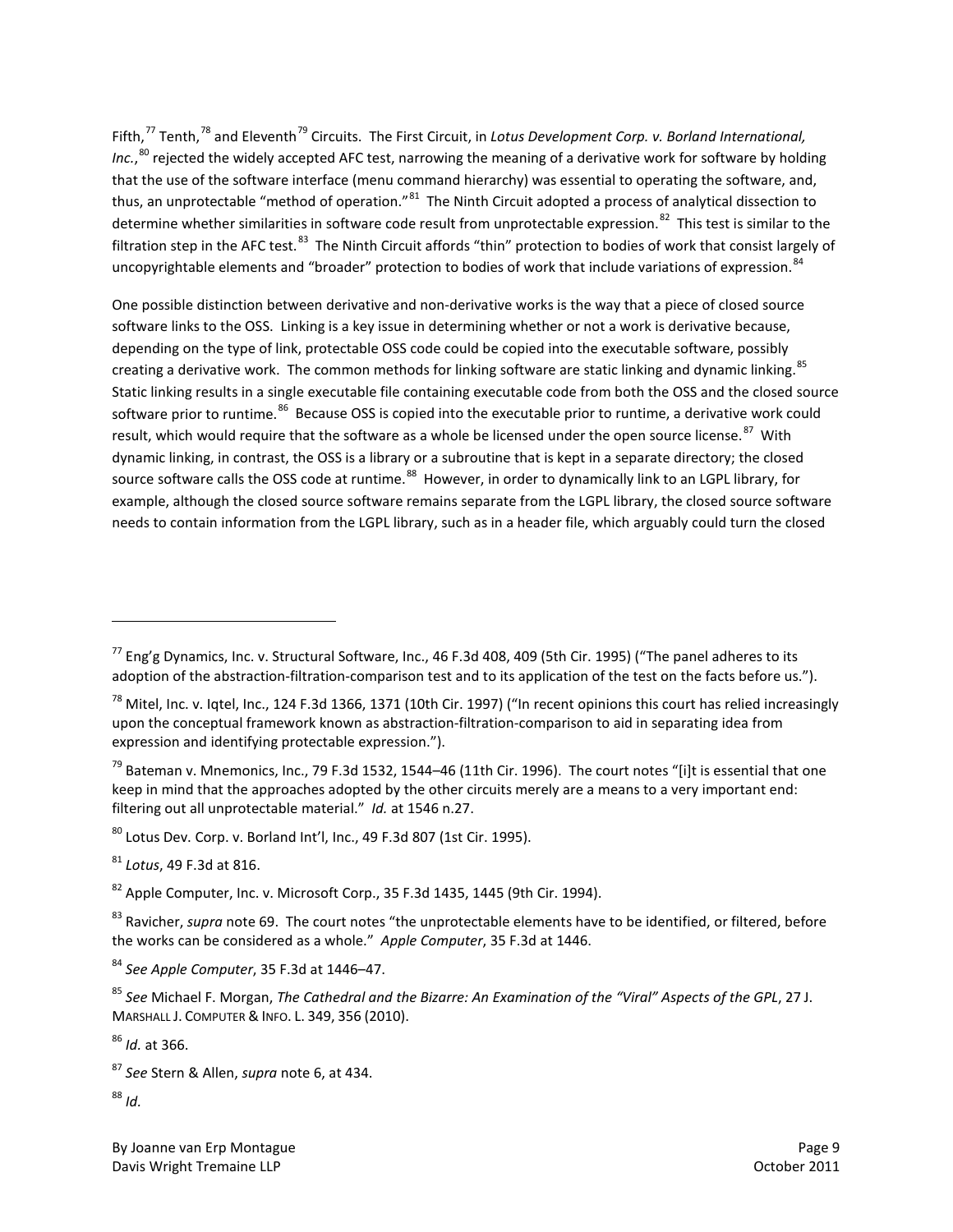source program into a derivative work of the LGPL library.<sup>89</sup> Although the general industry view is that linking dynamically to an LGPL library does not trigger the copyleft requirement, this view has not been tested in the courts.<sup>[90](#page-10-0)</sup> Until this issue appears in front of the courts, there is no definitive answer as to whether dynamic linking creates a derivative work.<sup>[91](#page-10-1)</sup>

If a piece of software is determined to be a derivative of OSS, arguing a *de minimis* copying defense will most likely not succeed if the copied software code is protectable, i.e., original and not within the unprotectable categories<sup>[92](#page-10-2)</sup> defined in the Copyright Act.<sup>93</sup> The Third Circuit stated, "[a] de minimis defense does not apply where the *qualitative* value of the copying is material."[94](#page-10-4) In *Dun & Bradstreet Software Services, Inc. v. Grace Consulting, Inc.*, both the plaintiffs' and defendants' experts agreed that the accused software would not work without the copied portion of code.<sup>[95](#page-10-5)</sup> If the copied OSS code is highly critical and protectable, even if it seems insubstantial in size compared to the entire piece of closed source software code, a *de minimis* defense will most likely fail.<sup>96</sup>

#### **IV. RISKS WHEN USING OSS, INCLUDING LITIGATION AND SETTLEMENTS**

#### A. RISKS

One risk a corporation faces when using OSS is that a license might be entered into without the corporation's knowledge. Many corporations do not have adequate policies in place to deal with the implications of entering into software licenses, including open source licenses.<sup>[97](#page-10-7)</sup> A software developer who uses OSS is entering into a software license just by using the OSS, whether it is used in-house or eventually distributed in an end-product. Software developers, generally, are not explicitly given the authority to enter into contracts; however, under agency law, a software developer most likely would be deemed to have apparent authority<sup>[98](#page-10-8)</sup> to enter into a self-

<span id="page-10-5"></span><sup>95</sup> *Id.*

 $\overline{a}$ 

<span id="page-10-6"></span><sup>96</sup> *See id.*

<span id="page-10-9"></span><sup>89</sup> *See id.* at 444 (Also noting "[t]he LGPL does provide an explicit exception for header files which use 'only numerical parameters, data structure layouts and accessors, and small macros and small inline functions (ten lines or less in length).'").

<span id="page-10-0"></span><sup>90</sup> *See id.* ("The general practice however is that header files are not considered to create a derivative work when they merely function to call an LGPL library through a dynamic link.").

<span id="page-10-1"></span><sup>91</sup> For an in-depth derivative works analysis as it relates to the GPL, see Morgan, *supra* note 85.

<span id="page-10-2"></span> $92$  17 U.S.C. § 102(b) ("In no case does copyright protection for an original work of authorship extend to any idea, procedure, process, system, method of operation, concept, principle, or discovery, regardless of the form in which it is described, explained, illustrated, or embodied in such work.").

<span id="page-10-3"></span><sup>93</sup> *See* MiTek Holdings, Inc. v. Arce Eng'g Co., 89 F.3d 1548, 1555 (11th Cir. 1996).

<span id="page-10-4"></span><sup>94</sup> Dun & Bradstreet Software Servs., Inc. v. Grace Consulting, Inc., 307 F.3d 197, 208 (3d Cir. 2002).

<span id="page-10-7"></span> $97$  A survey of IT leaders showed that only one-third of respondents had a formal open source software policy in place. Press Release, Gartner, Gartner Survey Reveals More than Half of Respondents Have Adopted Open-Source Software Solutions as Part of IT Strategy (Feb. 8, 2011), http://www.gartner.com/it/page.jsp?id=1541414.

<span id="page-10-8"></span><sup>98</sup> RESTATEMENT (THIRD) OF AGENCY § 2.03 (2006).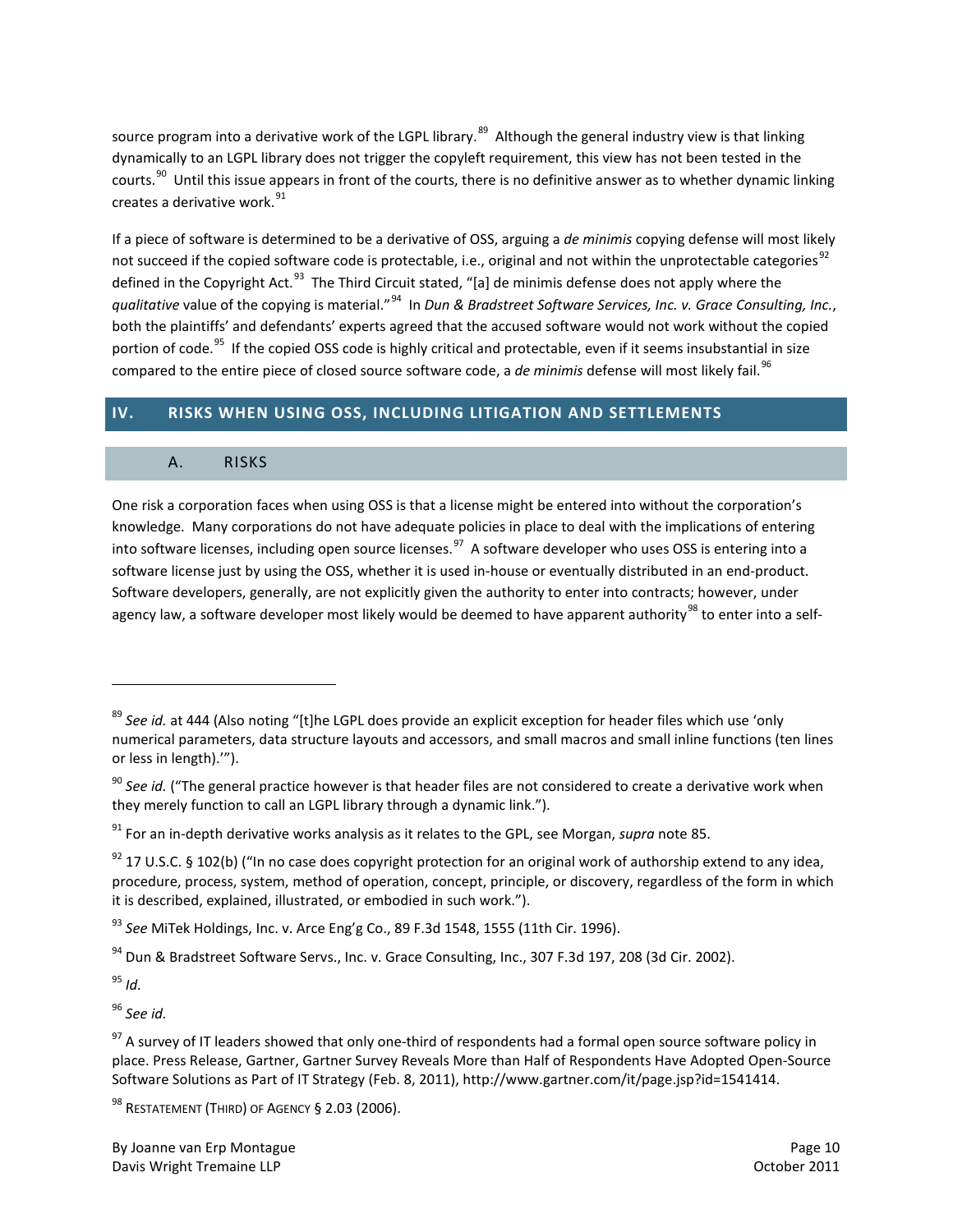executing OSS license. In that case, the corporation would have to abide by the license terms, whether or not the corporation's management has knowledge of the license.<sup>[99](#page-10-9)</sup>

Unless a corporation has a formal OSS policy in place, the corporation might not discover that it is bound by OSS license terms until the issue is forced during a corporate inflection point. Many times what triggers discovery of OSS license compliance issues are inflection points when a corporation (1) is required contractually to verify whether OSS is used, (2) must adhere to validation and performance specifications regarding OSS, (3) needs to be in compliance with regulations, (4) is releasing a new product, (5) shifts its policy toward or away from OSS usage, or (6) is involved in related litigation.<sup>[100](#page-11-0)</sup> Dealing with unexpected OSS at any of these times could be expensive and time-consuming.

Potentially more damaging would be the discovery of inclusion of unknown OSS licensing terms at a corporation's major economic or structural inflection point, such as during venture capital financing, merger, acquisition, or an IPO offering.<sup>[101](#page-11-1)</sup> Even if the risk is only perceived rather than actual, the perception itself could hurt the corporation's position during negotiations.<sup>102</sup> For example, while IBM was negotiating the acquisition of Think Dynamics in 2003,<sup>[103](#page-11-3)</sup> it was discovered that Think Dynamics' software code contained eighty to one hundred pieces of unaccounted for OSS.<sup>104</sup> Because of this, IBM lowered the price it paid for Think Dynamics from \$67 million to \$46 million.<sup>[105](#page-11-5)</sup>

An example of a perceived, but most likely not actual, risk would be inclusion of OSS in software that is used only internally in a corporation. There is little legal risk when using OSS operating systems, other OSS information technology (IT) infrastructure software, or OSS development tools within a corporation.<sup>106</sup> This is because the risk of using OSS usually occurs upon distribution. The problem is that what constitutes a "distribution" may be unclear.<sup>[107](#page-11-7)</sup> In addition, some OSS licenses may use their own definitions of the term "distribution" to include qualifications and limitations.<sup>108</sup> For example, the Open Software License (OSL) expressly provides that OSS "made

 $\overline{a}$ 

<span id="page-11-5"></span><sup>105</sup> *Id.*

<span id="page-11-8"></span><sup>108</sup> *Id.* at 43.

<sup>99</sup> *See id.* 

<span id="page-11-0"></span><sup>100</sup> Douglas D. McGhee, *Free and Open Source Software Licenses: Benefits, Risks, and Steps Toward Ensuring Compliance*, 19 INTELL. PROP. & TECH. L.J. 5, 8 (2007).

<span id="page-11-9"></span><span id="page-11-1"></span><sup>101</sup> Joel N. Bock, *When Open Source Code Disrupts a Safe Exit*, N.Y. L.J., Mar. 31, 2008, at 10.

<span id="page-11-2"></span><sup>102</sup> *See* Stern & Allen, *supra* note 6, at 415.

<span id="page-11-3"></span><sup>103</sup> Press Release, IBM, IBM Acquires Think Dynamics (May 14, 2003), http://www-03.ibm.com/press/us/en/pressrelease/214.wss.

<span id="page-11-4"></span><sup>104</sup> Venema, *supra* note 8, at 12.

<span id="page-11-6"></span><sup>106</sup> Tiller et al., *supra* note 6, at 254.

<span id="page-11-7"></span><sup>107</sup> ROSEN, *supra* note 18, at 42 ("Certainly [distribution] means selling or giving copies of software away to others. It also may include such arrangements as incorporating software into consumer or industrial products and selling those products to others. For some software, it may also include making the software available across a network for execution by others.").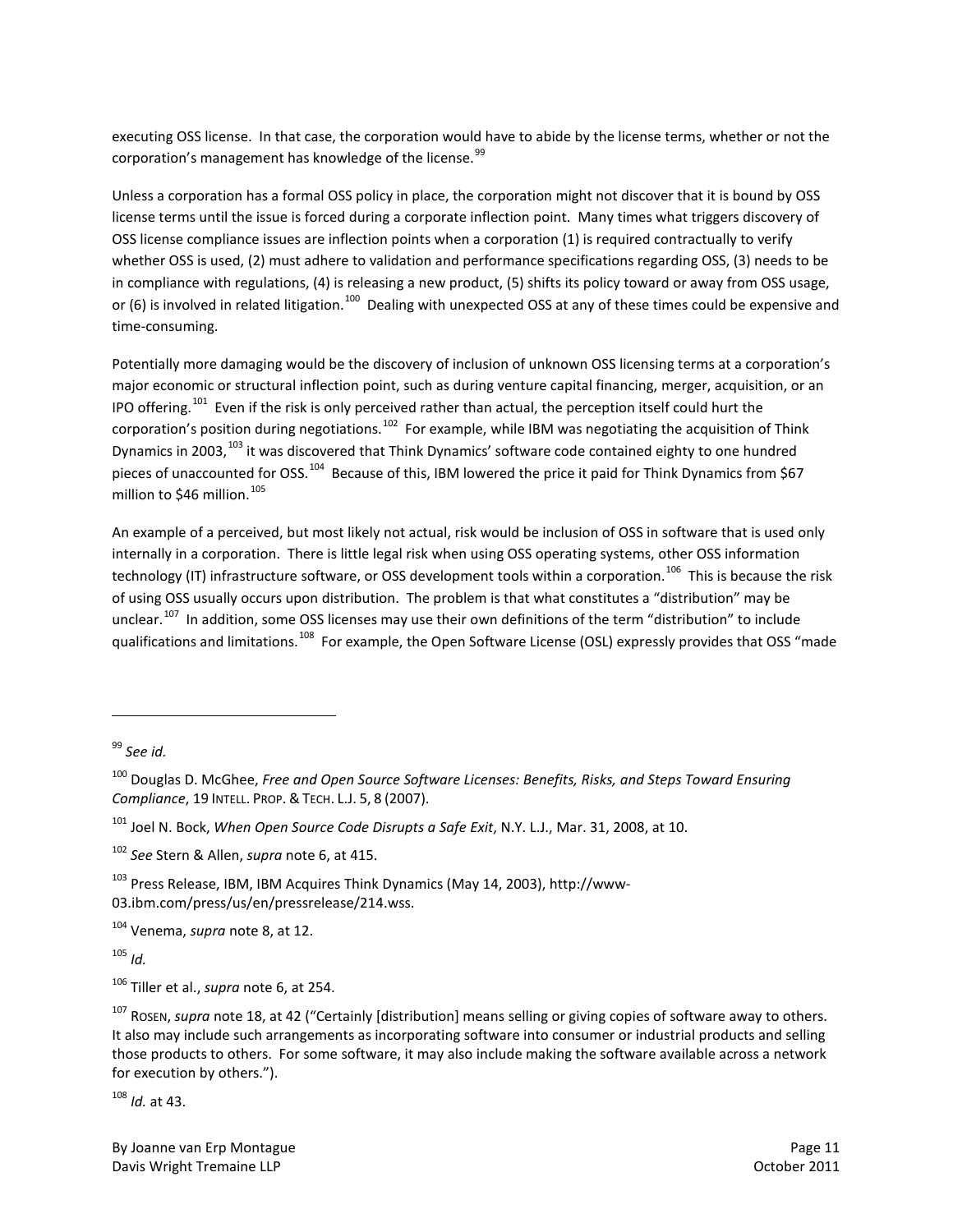available as an application intended for use over a network" must be treated as a distribution.<sup>109</sup> Determining what is meant by the term "distribution" is important in assessing a corporation's risk in using OSS.

Another potential legal risk associated with use and distribution of OSS is that different OSS licenses are not necessarily compatible with each other.<sup>110</sup> If a software developer combines OSS in such a way that pieces of software licensed under different open source licenses would be considered as one large work, conflicts in the OSS licenses might actually prevent the work's distribution.<sup>111</sup> For example, OSS licensed under the GPL and OSS licensed under the Mozilla Public License may not be combined into a single program and distributed.<sup>[112](#page-12-2)</sup>

Another potential risk has to do with the disclaimed warranties of title and quality associated with OSS. Open source licenses generally disclaim all warranties, do not provide indemnification, and provide no promises to repair, upgrade, or support the OSS.<sup>113</sup> The risk of intellectual property infringement of the software falls to the OSS user, as does any issue of quality.<sup>[114](#page-12-4)</sup>

Once OSS in incorporated into a corporation's product and distributed, the corporation is vulnerable to the threat of termination of the OSS license if the terms of the OSS license are not met. On termination of the license, any subsequent use of the software would infringe the copyright. Determining whether a corporation is actually infringing the copyright of a particular piece of OSS, however, is far from certain. Although the court in *Jacobsen v. Katzer*[115](#page-12-5) provided some clarity, there has been a dearth of legal interpretation of terms of the different open source licenses.

#### B. OSS LITIGATION AND SETTLEMENTS

<span id="page-12-8"></span>OSS litigation is a recent occurrence when compared to other types of litigation. The SFLC filed the first lawsuit concerning a violation of the GPL in the United States in September 2007.<sup>116</sup> The complaint alleged that Monsoon Multimedia distributed BusyBox, OSS that is licensed under GPLv2, embedded within its media devices and hardware and also within firmware downloadable from its website, without providing the source code, as required under the terms of GPLv2.<sup>117</sup> The parties agreed to dismiss the lawsuit in October 2007 when Monsoon agreed to

<sup>109</sup> OPEN SOURCE INITIATIVE OSI, THE OPEN SOFTWARE LICENSE 3.0 ¶ 5, *available at* http://www.opensource.org/licenses/OSL-3.0.

<span id="page-12-0"></span><sup>110</sup> Morgan & Cohn–Sfetcu, *supra* note 15, at 18.

<span id="page-12-1"></span><sup>111</sup> *See* Venema, *supra* note 8, at 12.

<span id="page-12-2"></span><sup>112</sup> *See* ROSEN, *supra* note 18, at 245.

<span id="page-12-3"></span><sup>113</sup> Stern & Allen, *supra* note 6, at 426.

<span id="page-12-4"></span><sup>114</sup> *See id.*

<span id="page-12-5"></span><sup>115</sup> Jacobsen v. Katzer, 535 F.3d 1373 (Fed. Cir. 2008).

<span id="page-12-6"></span><sup>&</sup>lt;sup>116</sup> Press Release, Software Freedom Law Center, On Behalf of BusyBox Developers, SFLC Files First Ever U.S. GPL Violation Lawsuit (Sept. 20, 2007), http://www.softwarefreedom.org/news/2007/sep/20/busybox/.

<span id="page-12-7"></span><sup>&</sup>lt;sup>117</sup> Complaint ¶ 11–12, Anderson v. Monsoon Multimedia, Inc., No. 1:07-cv-08205 (S.D.N.Y. Sept. 19, 2007).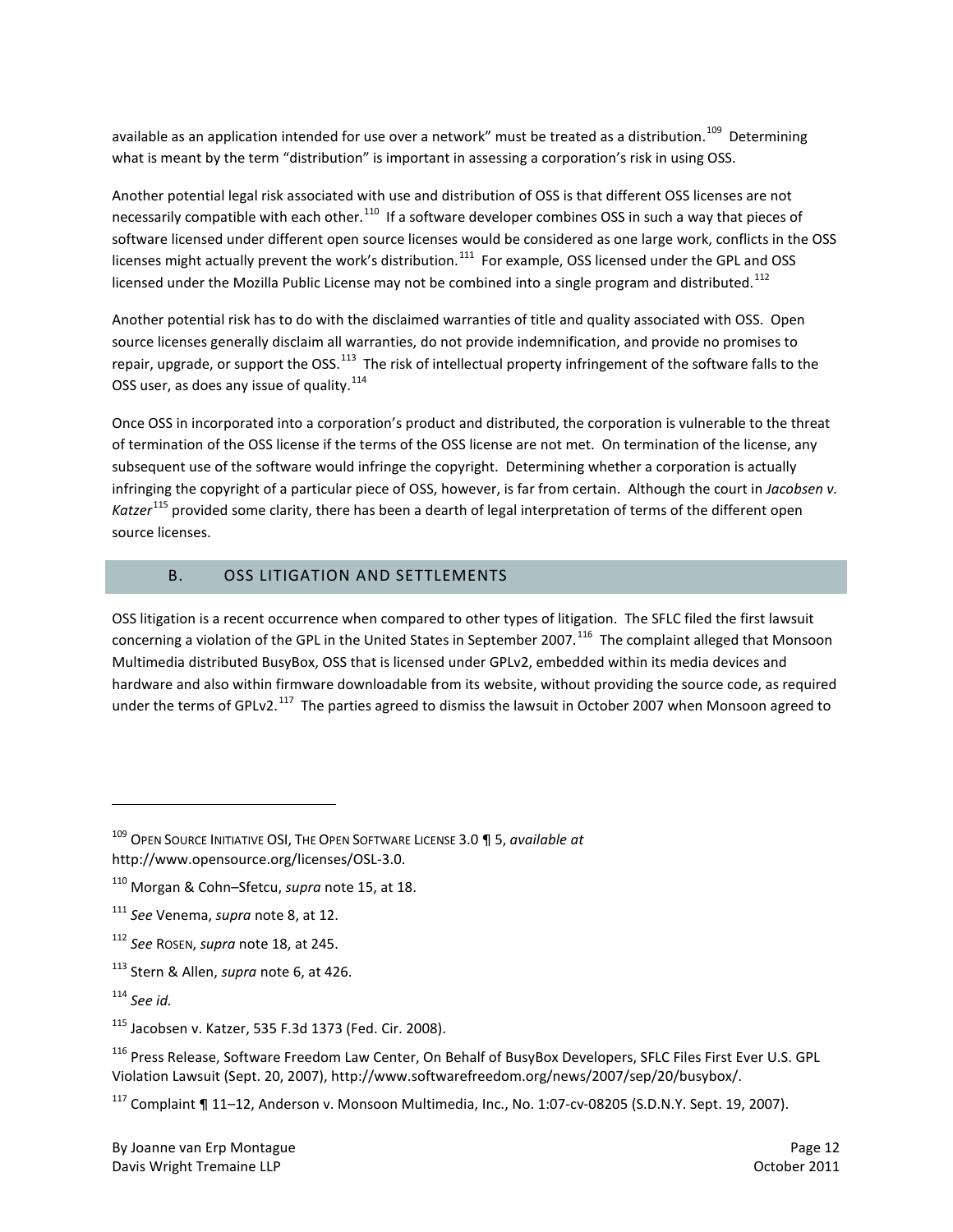appoint an Open Source Compliance Officer, publish the source code, notify previous recipients of the availability of the source code, and pay an undisclosed financial consideration to the developers of BusyBox.<sup>[118](#page-12-8)</sup>

Again in November 2007, SFLC filed lawsuits on behalf of the developers of BusyBox, this time against two companies, Xterasys and High-Gain Antennas.<sup>119</sup> The developers of Busybox settled with Xterasys in December 2007 after coming to an agreement that Xterasys would cease binary distribution of BusyBox until SFLC confirmed that Xterasys had published complete corresponding source code on its website, employed an internal Open Source Compliance Officer, notified those who had previously received BusyBox from Xterasys of their rights to the software, and paid financial consideration.<sup>[120](#page-13-1)</sup> The BusyBox developers dismissed the lawsuit in March 2008 against High-Gain Antennas when High-Gain Antennas agreed to appoint an Open Source Compliance Officer, publish the source code of BusyBox, notify past recipients, and pay an undisclosed amount of money.<sup>[121](#page-13-2)</sup>

The SFLC filed five more lawsuits on behalf of the developers of BusyBox, four of which have had similar remedial outcomes. A December 2007 lawsuit against Verizon through Actiontec Electronics<sup>[122](#page-13-3)</sup> was dismissed in March 2008<sup>[123](#page-13-4)</sup>; June 2008 lawsuits against Super Micro Computer and Bell Microproducts<sup>[124](#page-13-5)</sup> were dismissed in July 2008<sup>[125](#page-13-6)</sup> and settled out of court in October 2008,<sup>[126](#page-13-7)</sup> respectively; and a July 2008 lawsuit against Extreme Networks<sup>[127](#page-13-8)</sup> was settled in October 2008.<sup>[128](#page-13-9)</sup> The latest lawsuit was filed against fourteen consumer electronics companies, including Best Buy, Samsung, Westinghouse, and JVC in December 2009 on behalf of the Software

<sup>118</sup> Press Release, Software Freedom Law Center, BusyBox Developers and Monsoon Multimedia Agree to Dismiss GPL Lawsuit (Oct. 30, 2007), http://www.softwarefreedom.org/news/2007/oct/30/busybox-monsoon-settlement/.

<span id="page-13-0"></span><sup>&</sup>lt;sup>119</sup> Press Release, Software Freedom Law Center, Second Round of GPL Infringement Lawsuits Filed on Behalf of BusyBox Developers (Nov. 20, 2007), http://www.softwarefreedom.org/news/2007/nov/20/busybox/.

<span id="page-13-1"></span><sup>120</sup> Press Release, Software Freedom Law Center, BusyBox Developers and Xterasys Corporation Agree to Settle GPL Lawsuit (Dec. 17, 2007), http://www.softwarefreedom.org/news/2007/dec/17/busybox-xterasys-settlement/.

<span id="page-13-10"></span><span id="page-13-2"></span><sup>&</sup>lt;sup>121</sup> Press Release, Software Freedom Law Center, BusyBox Developers and High-Gain Antennas Agree to Dismiss GPL Lawsuit (Mar. 6, 2008), http://www.softwarefreedom.org/news/2008/mar/06/busybox-hga/.

<span id="page-13-3"></span><sup>&</sup>lt;sup>122</sup> Press Release, Software Freedom Law Center, BusyBox Developers File GPL Infringement Lawsuit Against Verizon Communications (Dec. 7, 2007), http://www.softwarefreedom.org/news/2007/dec/07/busybox/.

<span id="page-13-4"></span><sup>123</sup> Press Release, Software Freedom Law Center, BusyBox Developers Agree To End GPL Lawsuit Against Verizon (Mar. 17, 2008), http://www.softwarefreedom.org/news/2008/mar/17/busybox-verizon/.

<span id="page-13-5"></span><sup>&</sup>lt;sup>124</sup> Press Release, Software Freedom Law Center, SFLC Files Another Round of GPL Violation Lawsuits on Behalf of BusyBox Developers (June 10, 2008), http://www.softwarefreedom.org/news/2008/jun/10/busybox/.

<span id="page-13-6"></span><sup>&</sup>lt;sup>125</sup> Press Release, Software Freedom Law Center, BusyBox Developers and Supermicro Agree to End GPL Lawsuit (July 23, 2008), http://www.softwarefreedom.org/news/2008/jul/23/busybox-supermicro/.

<span id="page-13-7"></span><sup>&</sup>lt;sup>126</sup> Notice of Voluntary Dismissal, Andersen v. Bell Microproducts, Inc., No. 08-cv-5270 (S.D.N.Y. Oct. 17, 2008).

<span id="page-13-8"></span><sup>&</sup>lt;sup>127</sup> Press Release, Software Freedom Law Center, SFLC Files GPL Violation Lawsuit Against Extreme Networks, Inc. (July 21, 2008), http://www.softwarefreedom.org/news/2008/jul/21/busybox/.

<span id="page-13-9"></span><sup>&</sup>lt;sup>128</sup> Press Release, Software Freedom Law Center, BusyBox Developers Settle Case with Extreme Networks (Oct. 6, 2008), http://www.softwarefreedom.org/news/2008/oct/06/busybox-extreme-settle/.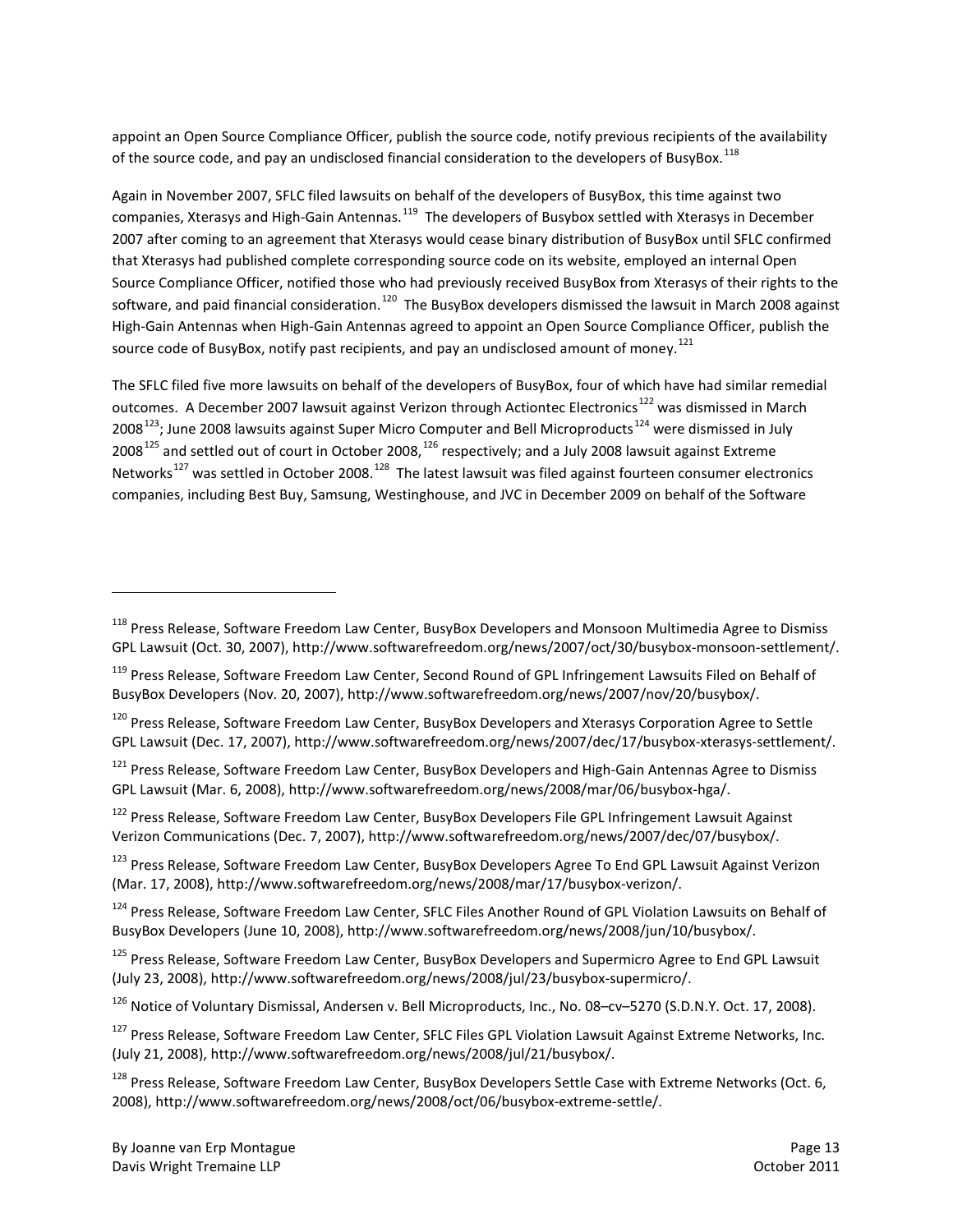Freedom Conservancy and Erik Andersen, a BusyBox developer and copyright holder.<sup>129</sup> Although most of the defendants have settled, a default judgment was ordered against Westinghouse in July 27, 2010.<sup>130</sup> Because Best Buy and SFC made significant progress towards resolving their dispute, a motion for preliminary injunction against Best Buy and Phoebe Micro was withdrawn.<sup>[131](#page-14-1)</sup> The plaintiffs may refile their motion against Phoebe Micro.<sup>[132](#page-14-2)</sup>

All of the litigation surrounding BusyBox revolves around a common theme. The companies that distributed their products, which included BusyBox embedded as part of the firmware, did not comply with the GPLv2 license term of either providing the source code or offering to provide the source code for BusyBox. In addition, every one of the earlier lawsuits either settled or was dismissed after agreement by the offending company to distribute the source code, notify past recipients, appoint an Open Source Compliance Officer, and pay financial consideration to the developers of BusyBox. There were no difficult legal questions: the companies violated a license term, the companies came up with a plan to comply, consideration was paid, and the copyright holders agreed not to pursue copyright infringement claims.

The Free Software Foundation (FSF) filed a complaint against Cisco in December 2008 alleging that while distributing products under its Linksys brand, Cisco violated the terms of many software programs licensed under GPL that FSF holds the copyrights for, including GCC, binutils, and the GNU C Library.<sup>[133](#page-14-3)</sup> A comment from FSF upon filing the lawsuit was that although FSF had been working with Cisco since 2003 to establish a license compliance process and initial changes were promising, Cisco did not follow through with the compliance plan.<sup>[134](#page-14-4)</sup> The case settled in May 2009.<sup>[135](#page-14-5)</sup>

What the Federal Circuit made clear, in *Jacobsen v. Katzer*, <sup>[136](#page-14-6)</sup> is that even though open source licenses have broad and nonexclusive copyright terms, violation of their terms may be recognized as copyright infringement.<sup>[137](#page-14-7)</sup> Specifically, the court stated:

<span id="page-14-4"></span> $134$  *Id.* 

<sup>&</sup>lt;sup>129</sup> Press Release, Software Freedom Law Center, Best Buy, Samsung, Westinghouse, and Eleven Other Brands Named in SFLC Lawsuit (Dec. 14, 2009), http://www.softwarefreedom.org/news/2009/dec/14/busybox-gpllawsuit/.

<span id="page-14-8"></span><span id="page-14-0"></span><sup>&</sup>lt;sup>130</sup> Opinion and Order, Software Freedom Conservancy, Inc. v. Best Buy Co., No. 09-cv-10155 (S.D.N.Y. July 27, 2010).

<span id="page-14-1"></span><sup>&</sup>lt;sup>131</sup> Stipulated Order, Software Freedom Conservancy, Inc. v. Best Buy Co., No. 09-cv-10155 (S.D.N.Y. July 21, 2011). <sup>132</sup> *Id.*

<span id="page-14-3"></span><span id="page-14-2"></span><sup>&</sup>lt;sup>133</sup> Press Release, Free Software Foundation, Free Software Foundation Files Suit Against Cisco for GPL Violations (Dec. 11, 2008), http://www.fsf.org/news/2008-12-cisco-suit.

<span id="page-14-5"></span><sup>&</sup>lt;sup>135</sup> Press Release, Software Freedom Law Center, FSF and Cisco Settle GPL Dispute, (May 20, 2009), http://www.softwarefreedom.org/news/2009/may/20/fsf-cisco-settlement/.

<span id="page-14-6"></span><sup>136</sup> Jacobsen v. Katzer, 535 F.3d 1373 (Fed. Cir. 2008).

<span id="page-14-7"></span><sup>137</sup> *See* Pamela A. MacLean, *Landmark Ruling Backs Key Software Copyright – Violating Terms for Use of Free Computer Code Can Be Infringement*, NAT'L L. J., Aug. 25, 2008, at 6.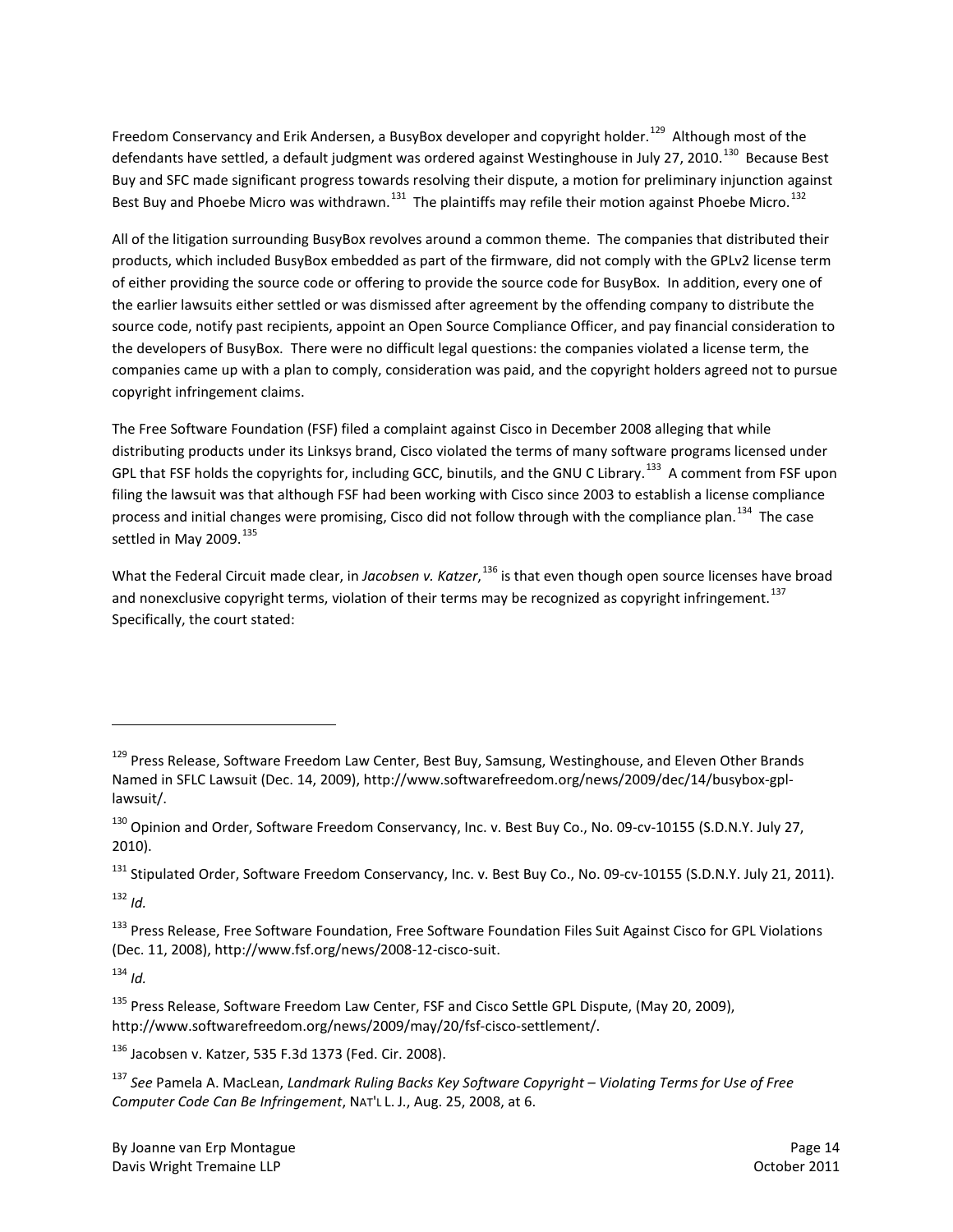Copyright holders who engage in open source licensing have the right to control the modification and distribution of copyrighted material. . . . The choice to exact consideration in the form of compliance with the open source requirements of disclosure and explanation of changes, rather than as a dollardenominated fee, is entitled to no less legal recognition.<sup>138</sup>

The court provided that whether breach of license is actionable under copyright law or under contract law turns on whether the provision breached is a condition of the license or a mere covenant.<sup>139</sup> The distinction between copyright infringement and breach of contract is important because open source licenses, by definition, do not generate licensing fees and, therefore, the plaintiff's economic harm is not the traditional type of harm recognized by the courts.<sup>[140](#page-15-1)</sup> In addition, many in the open source community had wondered if open source licenses would be enforced by a court; with the *Jacobsen* decision, the risk of a court ruling that open source license terms are unenforceable has diminished.<sup>[141](#page-15-2)</sup>

In *Jacobsen*, a user who downloaded software under copyright was allowed to modify and distribute the software "provided that" the user followed the terms of the license.<sup>[142](#page-15-3)</sup> The court noted that a copyright holder has the ability to grant the right to make certain modifications, yet retains the right to prevent other modifications.<sup>[143](#page-15-4)</sup> In fact, "such a goal is exactly the purpose of adding conditions to a license grant."<sup>[144](#page-15-5)</sup> The result of a court determining that a defendant is in noncompliance with a license's affirmative conditions is that while the defendant is in noncompliance, the open source license terminates; all use is considered copyright infringement.<sup>[145](#page-15-6)</sup>

The District Court in San Francisco subsequently denied Jacobsen's motion for a preliminary injunction.<sup>[146](#page-15-7)</sup> The court noted that the Supreme Court precedent governing the imposition of a preliminary injunction had recently changed, requiring that there be not only likelihood of success on the merits but also likelihood that the plaintiff would suffer irreparable harm without the preliminary injunction; that the balance of equities tip in the plaintiff's favor; and that the injunction be in the public interest.<sup>147</sup> The court reasoned that the harms listed by the Federal Circuit that an open source software copyright holder might encounter are just potential harms.<sup>148</sup> Even though Jacobsen made arguments alleging harms that he might suffer, for example, development inefficiencies and delavs.<sup>[149](#page-15-10)</sup> because he failed to offer any evidence of the listed harms, the court determined there was not a clear

<span id="page-15-4"></span><sup>143</sup> *Id.*

 $\overline{a}$ 

<span id="page-15-5"></span><sup>144</sup> *Id.*

<span id="page-15-9"></span><sup>148</sup> *Id.*

<span id="page-15-10"></span><sup>138</sup> *Jacobsen*, 535 F.3d at 1381–82.

<span id="page-15-11"></span><span id="page-15-0"></span><sup>139</sup> *Id.* at 1380.

<span id="page-15-1"></span><sup>140</sup> *See* MacLean, *supra* note 137, at 6.

<span id="page-15-2"></span><sup>141</sup> *See* Paul H. Arne, Jacobsen v. Katzer – *Open Source License Validation: How Far Does It Go?*, 25 COMPUTER & INTERNET LAW. 27, 29 (2008).

<span id="page-15-3"></span><sup>142</sup> *Jacobsen*, 535 F.3d at 1382.

<span id="page-15-6"></span><sup>145</sup> Arne, *supra* note 141, at 28.

<span id="page-15-7"></span><sup>146</sup> Jacobsen v. Katzer, 609 F. Supp. 2d 925, 929, 938 (N.D. Cal. 2009).

<span id="page-15-8"></span><sup>147</sup> *Id.* at 937 (citing Winter v. Natural Res. Def. Council, Inc., 129 S. Ct. 365, 374 (2008)).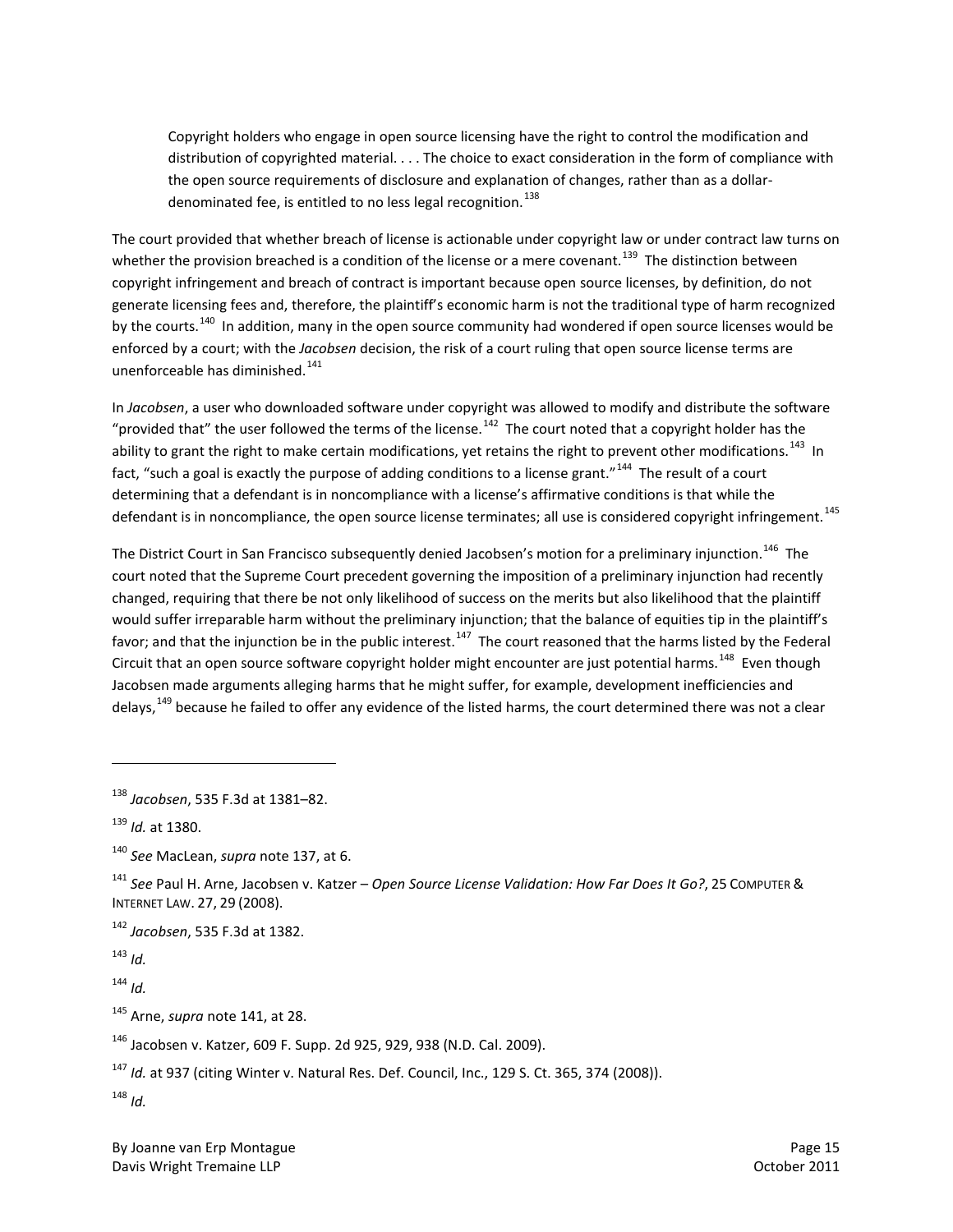likelihood of success that the harm was "real, imminent and significant, not just speculative or potential."<sup>[150](#page-15-11)</sup> The parties eventually settled in February 2010; Katzer agreed to a permanent injunction and to a payment of \$100,000.<sup>[151](#page-16-0)</sup>

Because the threat of a preliminary injunction has lost some of its potential power, the OSS copyright plaintiff will, most likely, look to other remedies. Under the Copyright Act, a copyright infringer is liable for either (1) the copyright holder's actual damages and the infringer's additional profits or (2) statutory damages.<sup>[152](#page-16-1)</sup> Although the copyright holder's actual damages may be low, the copyright holder's ability to go after the infringer's additional profits might prove costly to the defendant if the defendant profited from taking open source licensed software and incorporating it into its closed source product. The Copyright Act provides that the copyright holder is entitled to recover the infringer's profits attributable to the infringement. In establishing the infringer's profits, the copyright holder needs to present proof of the infringer's gross revenue; the infringer is required to prove deductible expenses and the profit attributable to factors other than the copyrighted work.<sup>[153](#page-16-2)</sup> This means that in the OSS context, where the plaintiff may be able to prove little or no actual damages, if the copyright holder forgoes statutory damages, it may still obtain considerable damages if the infringer's commercial product earned significant profits and those profits can be attributed to the infringement.<sup>[154](#page-16-3)</sup>

Recently, there have been lawsuits filed related to the Android operating system. In particular, Oracle filed a lawsuit against Google in August 2010 alleging that Android infringes Oracle's patents and copyrights.<sup>[155](#page-16-4)</sup> In its amended complaint, Oracle asserts that the Android computer program code is directly copied from copyrighted Oracle code and that about one-third of Android's APIs are derived from Oracle's copyrighted Java APIs and documents.[156](#page-16-5) Oracle alleges that in violation of Oracle's copyrights, Android users must copy and use infringing Java class libraries, or works derived from those Java class libraries, to manufacture and use functioning Android devices.<sup>157</sup> On August 1, 2011, Google filed a summary judgment motion on the copyright claims.<sup>[158](#page-16-7)</sup> Google's arguments, in highly summarized form, are that (1) because Oracle cannot establish that Google copied protected elements of the Java language API specifications, the Android APIs are not substantially similar; (2) the alleged similarities in the remaining twelve files are *de minimis*; (3) the documentation is not substantially similar or

 $\overline{a}$ 

<span id="page-16-1"></span><sup>152</sup> 17 U.S.C. § 504(a).

<span id="page-16-2"></span> $153$  17 U.S.C. § 504(b).

<span id="page-16-5"></span><sup>156</sup> Amended Complaint ¶ 40, Oracle Am., Inc. v. Google, Inc., No. 3:10-cv-03561 (N.D. Cal. Oct. 27, 2010).

<span id="page-16-8"></span><span id="page-16-6"></span><sup>157</sup> *Id.* ¶ 41.

<sup>149</sup> *Id.* at 937 n.3.

<sup>150</sup> *Id.* at 937 (citing *Winter*, 129 S. Ct. at 374).

<span id="page-16-0"></span><sup>&</sup>lt;sup>151</sup> Joint Administrative Motion Regarding Settlement, Ex. A, Jacobsen v. Katzer, No. C06-1905 (N.D. Cal. Feb. 18, 2010); Stipulated Permanent Injunction, Jacobsen v. Katzer, No. C06-1905 (N.D. Cal. Feb. 22, 2010).

<span id="page-16-3"></span><sup>154</sup> *See* Bell & Herrington, *supra* note 20, at 20.

<span id="page-16-4"></span><sup>&</sup>lt;sup>155</sup> Complaint, Oracle Am., Inc. v. Google, Inc., No. 3:10-cv-03561 (N.D. Cal. Aug. 12, 2010).

<span id="page-16-7"></span><sup>&</sup>lt;sup>158</sup> Defendant Google Inc.'s Notice of Motion and Motion for Summary Judgment on Count VIII of Plaintiff Oracle America's Amended Complaint at 11–25, Oracle Am., Inc. v. Google, Inc., No. 3:10-cv-03561 (N.D. Cal. Aug. 1, 2011).